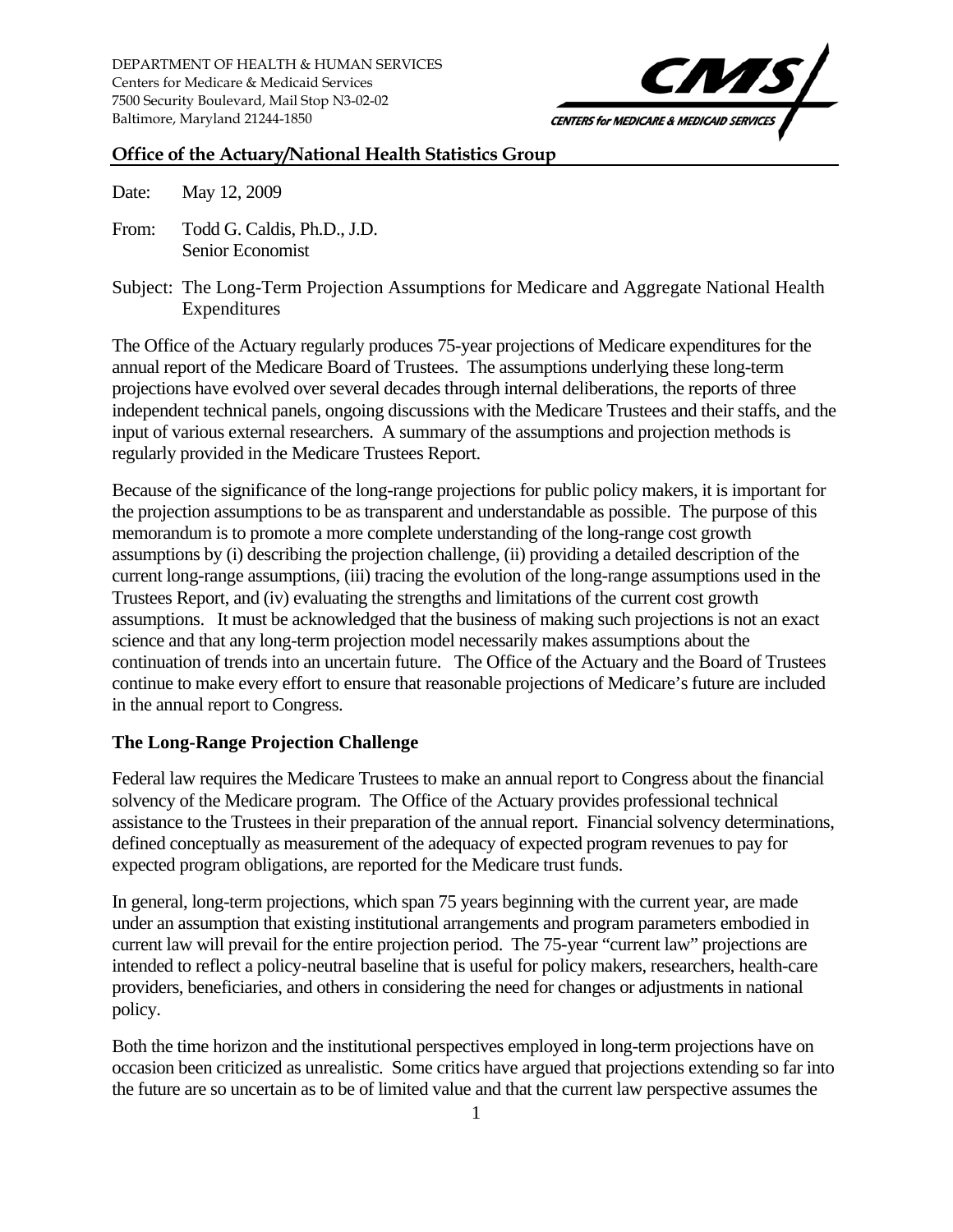perpetuation of existing policy arrangements beyond any reasonable point. But such criticisms overlook a fundamental premise of long-term solvency reporting; that is, projecting the long-term consequences of the institutional status quo affords decision makers a reasonable opportunity to investigate trends, to consider alternatives, and to implement well-conceived policy adjustments before programmatic challenges can reach crisis proportions.

Long-range projections of Medicare revenues that appear in the Trustees Report are produced using various long-range economic and demographic assumptions such as the size and age distribution of the population, the size of the work force, and the Gross Domestic Product (GDP). These economic and demographic assumptions are determined annually by the Social Security and Medicare Board of Trustees based on recommendations by the Office of the Chief Actuary at the Social Security Administration. Projection of long-term Medicare and aggregate national health expenditures by the Office of the Actuary Centers for Medicare & Medicaid Services follows a similar process, but involves additional assumptions that have been especially challenging to formulate and to validate.

The most difficult challenge in making long-range health expenditure projections is in determining if and when a sector of the economy with a long history of rapid cost growth will stabilize relative to the rest of the economy. Since the mid-20<sup>th</sup> century, the U.S. health sector has grown substantially faster than the economy as a whole and, as a consequence, is of historically unprecedented size (Chart 1). The share of national wealth that it absorbs has long, and by far, exceeded the health sector share of any other developed nation, and there is no evidence that the outlier status of the U.S. will end. (Chart 2).



**Chart 1 - National Health Expenditures (NHE) as a Percentage of Gross Domestic Product (GDP) 1960-2007** 

2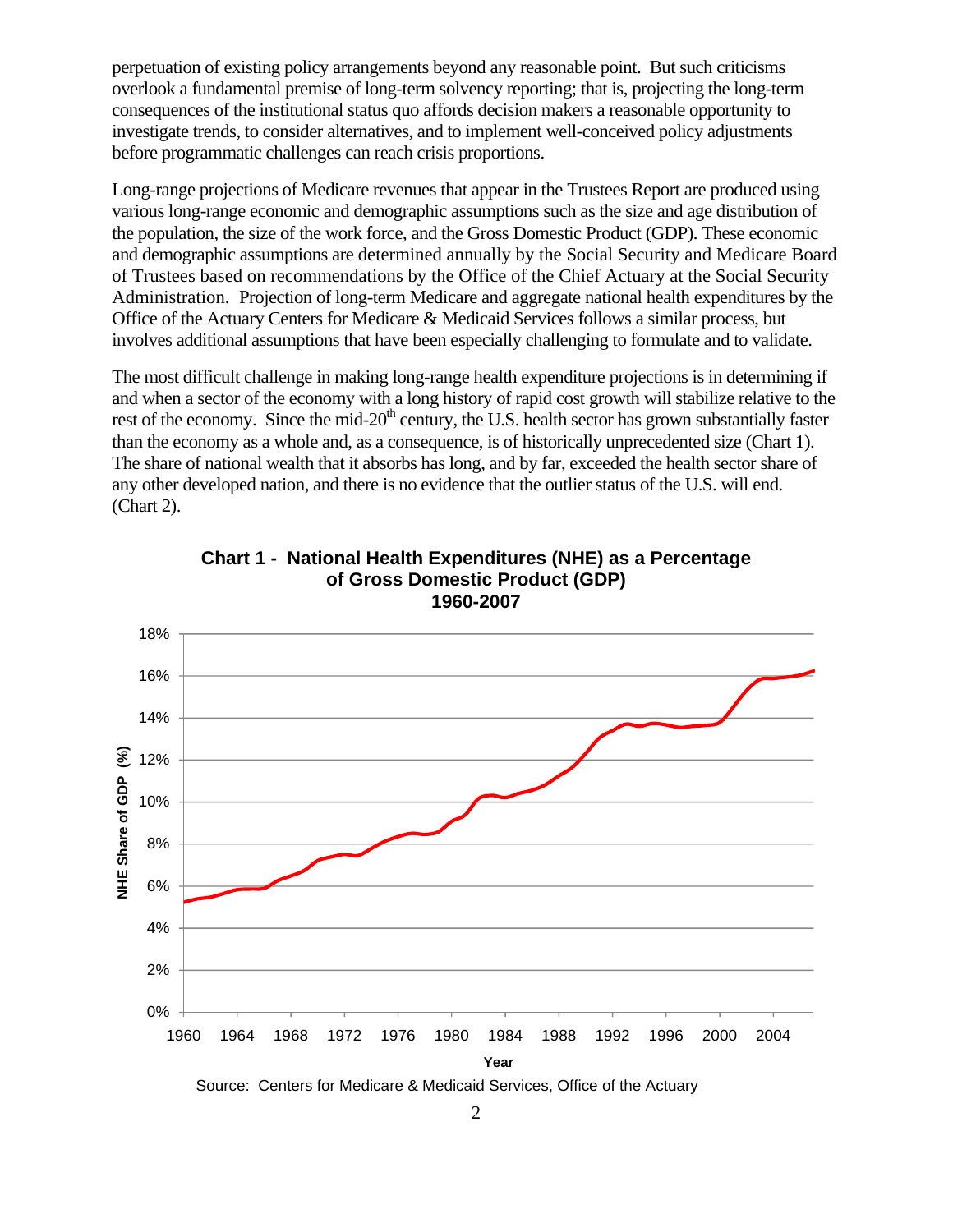



Source: OECD Health Data 2008. Note: For the United States the 2006 data reported here do not match the 2006 data point for the United States in Chart 1 since the OECD uses a slightly different definition of "total expenditures on health" than that used in the National Health Expenditure Accounts.

One way of looking at this issue is to compare the growth rate of the U.S. health sector with that of the overall economy. Using a definition of "excess cost growth" as the difference between the U.S. per capita growth rate in age-gender-adjusted health-care costs minus the per capita growth rate in GDP (both in constant dollars), Table 1 shows average excess cost growth rates for selected time periods since 1975. The average excess cost growth rates exhibit some volatility depending on which time periods are used for defining averages, but except for a 5-year period in the 1990s, the excess cost growth rate for the health sector (on a per capita basis) has always been above or slightly below 2 percent. Over the entire 1975-2007 period, including the 5-year period of extraordinarily slow growth, the per capita health sector growth rate has on average exceeded that of per capita GDP by almost 2 percentage points. If the historic excess growth trend were to continue unchecked, the health sector would encompass most, if not all, of the U.S. economy within the 75-year reporting horizon.

Since a nation that produces only health care is an impossibility, any method for projecting long-range U.S. national health expenditures must include assumptions about long-term growth rates for the health sector. But available research provides little guidance concerning how much of a slowdown in growth rates might take place, the probable timing of a slowdown, the mechanisms that would cause a slowdown, and whether a slowdown can in fact occur under a current law scenario. The answers to these questions profoundly influence the outcome of the expenditure projection process.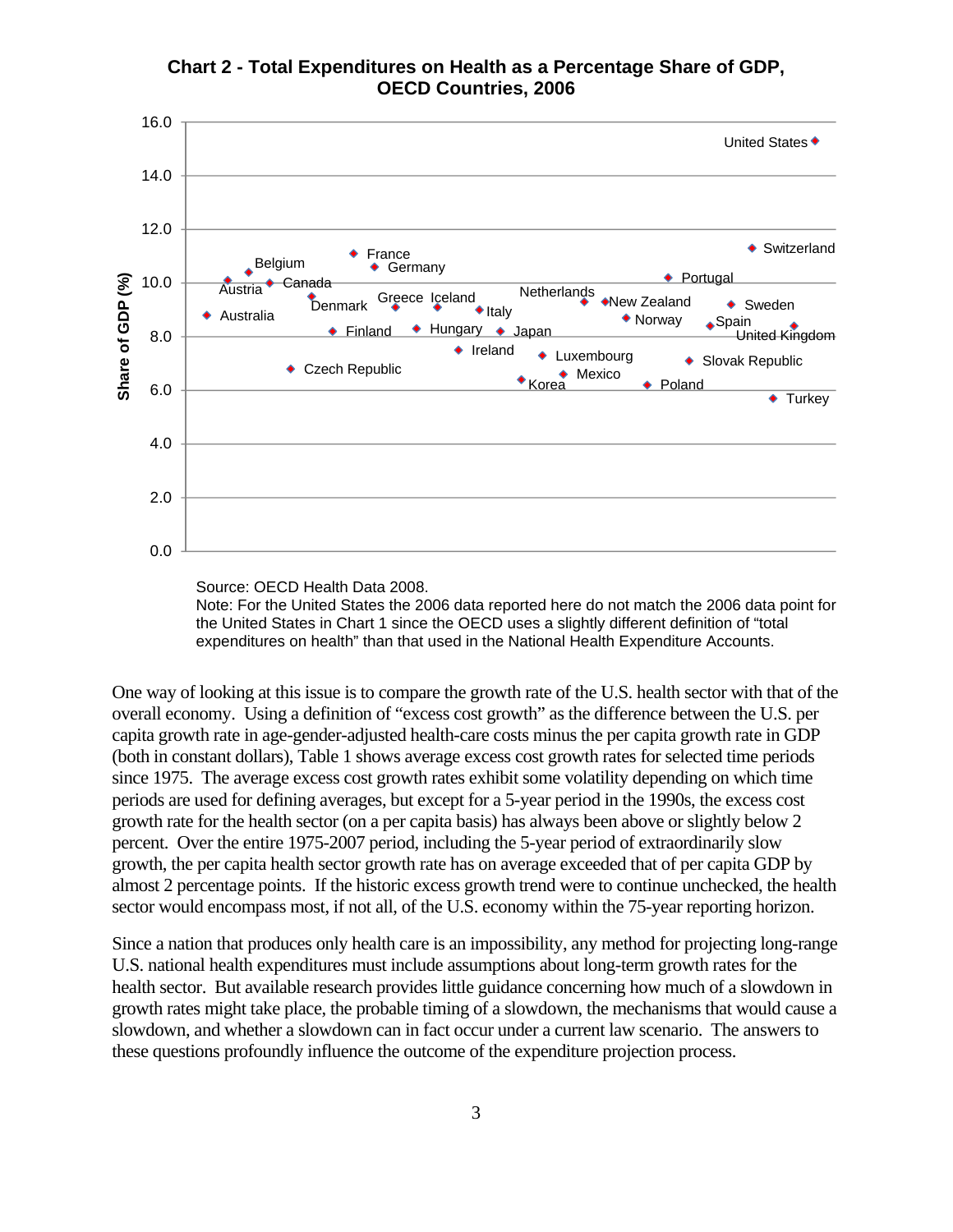Despite the difficulty and uncertainty involved in projecting long-range Medicare costs, projections are required for considering whether the promises made to the working population today can reasonably be expected to be fulfilled many years in the future. The balance of this memorandum describes the basis for establishing the long-range health cost growth assumptions underlying the Medicare projections used in the annual report of the Medicare Board of Trustees.

|                              | Average constant-dollar, per capita growth |               | <b>Average Excess</b> |
|------------------------------|--------------------------------------------|---------------|-----------------------|
| Time period                  | NHE (rounded)                              | GDP (rounded) | Cost Growth<br>Rate   |
| Periods beginning with 1975: |                                            |               |                       |
| through 1980 (5 years)       | 4.5%                                       | 2.7%          | 1.8%                  |
| through 1985 (10 years)      | 4.6%                                       | 2.5%          | 2.2%                  |
| through 1990 (15 years)      | 4.9%                                       | 2.4%          | 2.5%                  |
| through 1995 (20 years)      | 4.5%                                       | 2.1%          | 2.4%                  |
| through 2000 (25 years)      | 4.2%                                       | 2.3%          | 1.9%                  |
| through 2007 (32 years)      | 4.0%                                       | 2.1%          | 1.9%                  |
| Periods beginning with 1980: |                                            |               |                       |
| through 1985 (5 years)       | 4.8%                                       | 2.3%          | 2.5%                  |
| through 1990 (10 years)      | 5.1%                                       | 2.3%          | 2.9%                  |
| through 1995 (15 years)      | 4.5%                                       | 1.9%          | 2.6%                  |
| through 2000 (20 years)      | 4.1%                                       | 2.2%          | 1.9%                  |
| through 2007 (27 years)      | 3.9%                                       | 2.0%          | 1.9%                  |
| Periods beginning with 1985: |                                            |               |                       |
| through 1990 (5 years)       | 5.5%                                       | 2.3%          | 3.3%                  |
| through 1995 (10 years)      | 4.4%                                       | 1.8%          | 2.6%                  |
| through 2000 (15 years)      | 3.9%                                       | 2.2%          | 1.7%                  |
| through 2007 (22 years)      | 3.7%                                       | 1.9%          | 1.8%                  |
| Periods beginning with 1990: |                                            |               |                       |
| through 1995 (5 years)       | 3.3%                                       | 1.3%          | 2.0%                  |
| through 2000 (10 years)      | 3.1%                                       | 2.2%          | 0.9%                  |
| through 2007 (17 years)      | 3.2%                                       | 1.8%          | 1.4%                  |
| Periods beginning with 1995: |                                            |               |                       |
| through 2000 (5 years)       | 2.9%                                       | 3.1%          | $-0.2%$               |
| through 2007 (12 years)      | 3.1%                                       | 2.1%          | 1.1%                  |
| Periods beginning with 2000: |                                            |               |                       |
| through 2007 (7 years)       | 3.3%                                       | 1.3%          | 2.0%                  |

**Table 1 - Average excess cost growth rates, selected time periods 1975-2007** 

Note: NHE rates are adjusted for age-gender effects.

Source: Centers for Medicare and Medicaid Services, Office of the Actuary.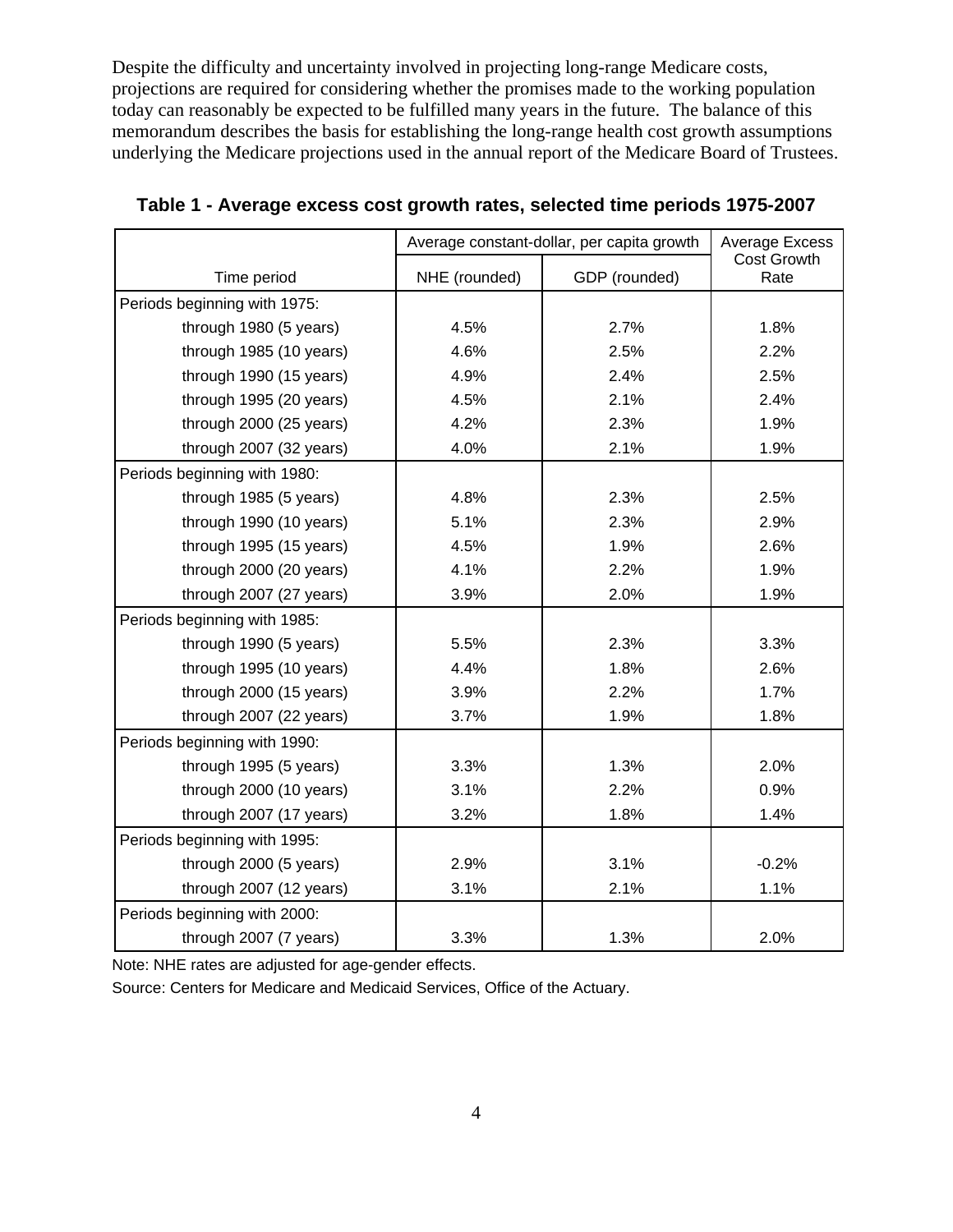## **Long-Range Health Cost Growth Assumptions**

The purpose of this part of the memorandum is to communicate a clear understanding of excess cost growth assumptions in the projections that are made by the Office of the Actuary. Consideration of the history and reasonability of the assumptions is deferred until later sections.

The 75-year projections are constructed around the notion of excess cost growth, or the degree to which growth in Medicare or health expenditures generally is expected to exceed the growth rate of GDP. Excess cost growth is an intuitively understandable indicator of when a particular sector is increasing in size relative to the rest of the economy. By definition, as long as a sector's rate of cost growth exceeds that of GDP, that particular sector (such as health care) will be increasing as a share of the nation's total economic output.

As noted earlier in the discussion of Table 1, one way of measuring excess health cost growth is as a difference of rates of growth: the rate of age-gender-adjusted health care cost growth minus the rate of GDP growth. Another way to express the excess cost relationship involves a ratio of growth multipliers. For any year, a cost growth multiplier can be defined as the year's per capita age-genderadjusted health costs of a particular type (for example, Medicare Part A costs) divided by the same per capita health costs for the immediately prior year, and a GDP growth multiplier can be defined similarly as the year's per capita GDP divided by per capita GDP for the immediately prior year.<sup>[1](#page-4-0)</sup> The ratio of a yearly cost growth multiplier over the GDP multiplier is an excess cost ratio, which will exceed, equal, or be less than 1 depending on whether the cost that is of interest is increasing more rapidly, the same as, or more slowly than the rate of growth in GDP. Within the long-term projection model, assumptions about excess cost are expressed numerically as excess cost ratios that are used as multiplicative factors in computations that produce the final long-term projections. Chart 3 shows the excess cost ratios for the Medicare program for the years in the 75-year projection period in which excess cost ratios are used to make projections. A notational appendix that shows excess cost variables embedded in equations accompanies this memorandum for the benefit of readers who want additional detail about computational methods.

For the first 10 years of the 75-year projection period, short-range projections of Medicare costs are made separately for each category of health spending (for example, inpatient hospital, physician, home health care, etc.) and are built up from assumptions about general price inflation, excess medical inflation for each category of spending, changes in utilization of services, and changes in the "intensity" or average complexity of services. (These methods are described in detail in the Medicare Trustees Report, as are the short-range projections.) For year 10 of the projections (2018 in this year's report), excess cost ratios are computed for each part of the Medicare program to establish a starting point for projecting excess cost growth ratios for years 11 through 24 of the 75-year projection horizon. Costs are aggregated for each part of Medicare (A, B, and D), and excess cost ratios for each part are then computed.

For the last 51 years of the 75-year period, the yearly expected excess cost ratios for the overall health sector, exclusive of age-gender effects, are derived from the constrained solution of a stylized macroeconomic model—the OACT computable general equilibrium (CGE) model. The OACT CGE model's economic output allocation between health and non-health consumption is based on the

<span id="page-4-0"></span> $1$  Costs are always measured by relevant person units. For example, if the domain is Part A costs, those costs will be measured per Part A enrollee; if Part B, then per Part B enrollee, and so forth. In addition, cost growth multipliers always exclude age-gender effects. Per capita GDP is measured with reference to the entire U.S. population.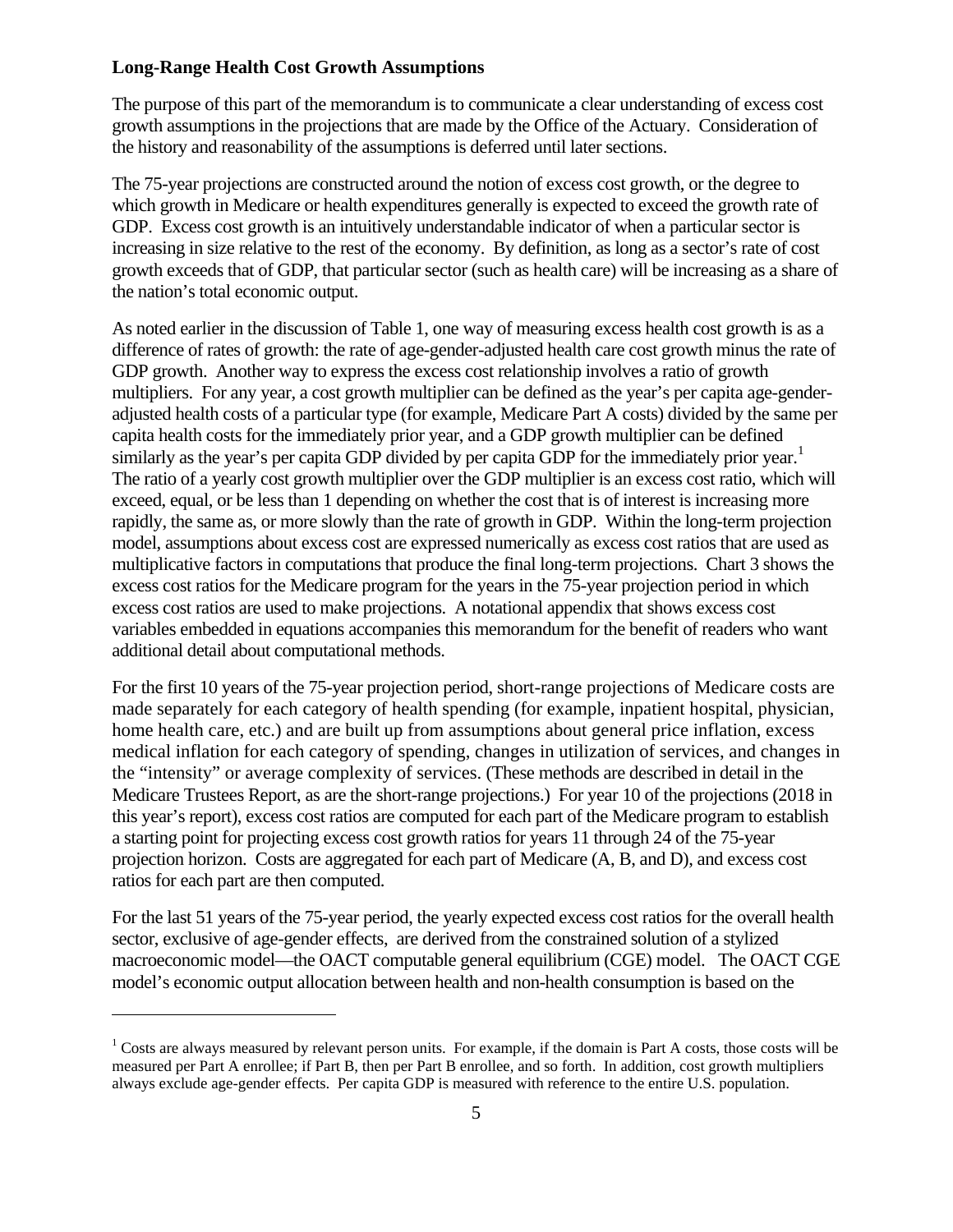preferences of a single agent who, in a stylized manner, represents all of American society. On the production side of the economy, the model incorporates a secular pattern of technological change in the health sector and the resulting cost effects. $2$ 



**Chart 3 - Medicare Projected Excess Cost Ratios, 2019-2083** 

Source: Centers for Medicare & Medicaid Services, Office of the Actuary

NOTE: An excess cost ratio is a ratio formed by dividing a per enrollee cost multiplier (cost in the current year over the cost in the previous year) by a per capita GDP multiplier (GDP in the current year over GDP in the previous year). A cost multiplier is computed exclusive of age-gender effects. Excess cost ratios are used to make projections for Medicare parts A, B, and D and after 2033 is a ratio common to all Parts of Medicare.

Because an identifying assumption must be imposed to reach a usable solution, the current OACT CGE model is not used independently to project long-range health expenditures. As described in the Trustees Report, the model is constrained to replicate the same long-range HI actuarial balance that would be generated under an assumption of constant per beneficiary health cost growth for years 25 to 75 of the projection period equal to the rate of per capita GDP growth plus 1 percent (often expressed as the GDP+1 assumption).

What the model does, without altering the cumulative 75-year actuarial balance under a GDP+1 assumption, is translate a constant pattern of excess growth into a financially equivalent, smoothly

1

<span id="page-5-0"></span> $2$  The detailed structure of the model, but not how it is used in the Trustees Reports, is described in "Projecting long-term medical spending growth," by Christine Borger, Thomas F. Rutherford, and Gregory Y. Won, *Journal of Health Economics*, Volume 27, Issue 1, pages 69-88 (2008).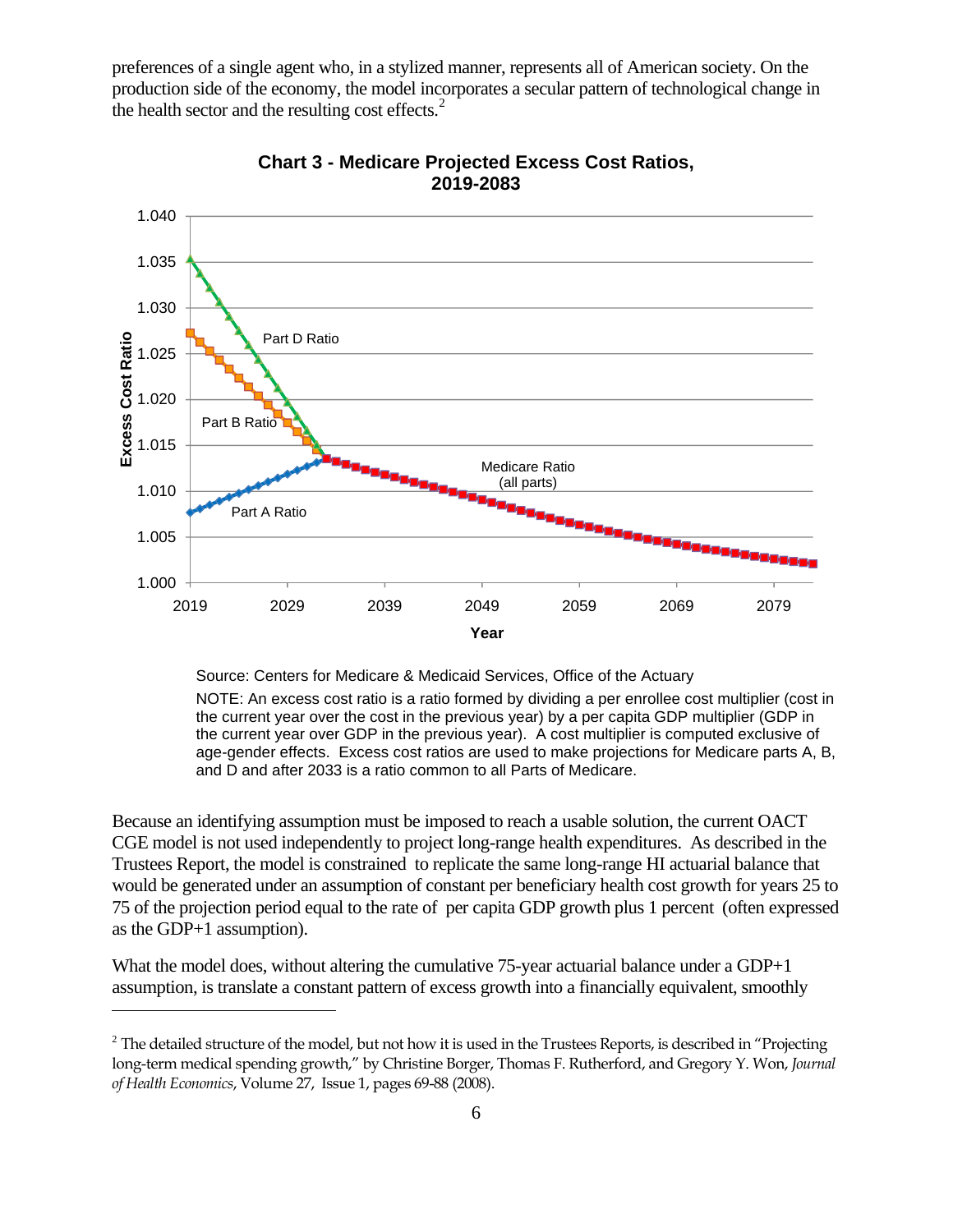decelerating series of yearly excess cost growth ratios until an excess cost growth ratio close to the Trustees' infinite horizon assumption is attained (currently assumed to be zero excess cost growth beginning in the  $76<sup>th</sup>$  year and every year after that).<sup>3</sup> The OACT CGE-determined excess cost ratios that are shared by all parts of the Medicare program in the years 2033 to 2083 are shown in Chart 3. As the chart shows, the excess cost ratio under the CGE solution starts at 1.013 in 2033 and declines gradually to approximately 1.002 in 2083, a terminal point at which per capita health costs are increasing at almost the same rate as per capita GDP.

A last point concerning the use of the OACT CGE model pertains to the feasibility of deriving projections of per enrollee excess cost growth ratios for the Medicare program from the model's projections for per capita U.S. health expenditures. It is assumed that on a per capita basis over the long run an identical rate of excess cost growth is shared by all parts of the health sector including Medicare, exclusive of age and demographic factors. The reasonability of this assumption is considered later in this memorandum.

The derivation of excess cost growth ratios for years 11 through 24 of the projection period remains to be explained. Excess cost growth ratios for years 11 through 24 are computed as smooth transitions from the excess growth ratios for Medicare Parts A, B, and D in year 10 of the projection period (currently 2018) to the excess cost growth ratio that is common to all parts of the Medicare program and that is shown in year 25 (currently 2033), the first projection year for which OACT CGEdetermined excess cost ratios are used. In this way, the intermediate year projections for excess cost growth ratios are produced.

From this exposition of how excess cost ratios are derived and used, it is critical to note that the most important factor affecting the path of excess cost growth ratios is the identifying constraint used to solve the CGE model—that is, the requirement that the CGE solution for a path of excess growth ratios yield the same HI actuarial balance as would an assumption of 1-percentage-point excess health cost growth for the last 51 years of the projection period. The GDP+1 assumption is thus the most important substantive assumption in determining the results of the Office of the Actuary's excess cost growth projection method.

## **History of the Medicare Trustees Long-Range Health Cost Growth Assumptions**

Officially convened Technical Panels of distinguished economists and actuaries have reviewed the long-range Medicare projection and reporting methods on three different occasions—in 1991, 2000, and 2004. In addition, the Medicare Prescription Drug, Improvement, and Modernization Act (MMA) of 2003 required that the Medicare Trustees Report compare projected growth rates for Medicare to those for aggregate national health expenditures, private health insurance expenditures, and GDP. $4$  Accordingly, the years 1991, 2000, and 2004 serve as milestone years in the evolution of methods that are employed to project Medicare and national health expenditures over a 75-year reporting period. This section traces the evolution of projection methods through regular and responsible consultation with recognized subject matter experts and through thoughtful implementation of advice received in light of the reporting responsibilities that exist.

<span id="page-6-0"></span> $3$  Financial equivalence means the same present value of the HI actuarial balance at the end of 75 years for the constrained solution to the OACT CGE model as from implementation of a pure GDP+1 scenario.

<span id="page-6-1"></span><sup>&</sup>lt;sup>4</sup> Section 801 of the Medicare Prescription Drug, Improvement, and Modernization Act of 2003 (Pub.L. 108-173, 117 Stat. 2066), 42 U.S.C. 1395i.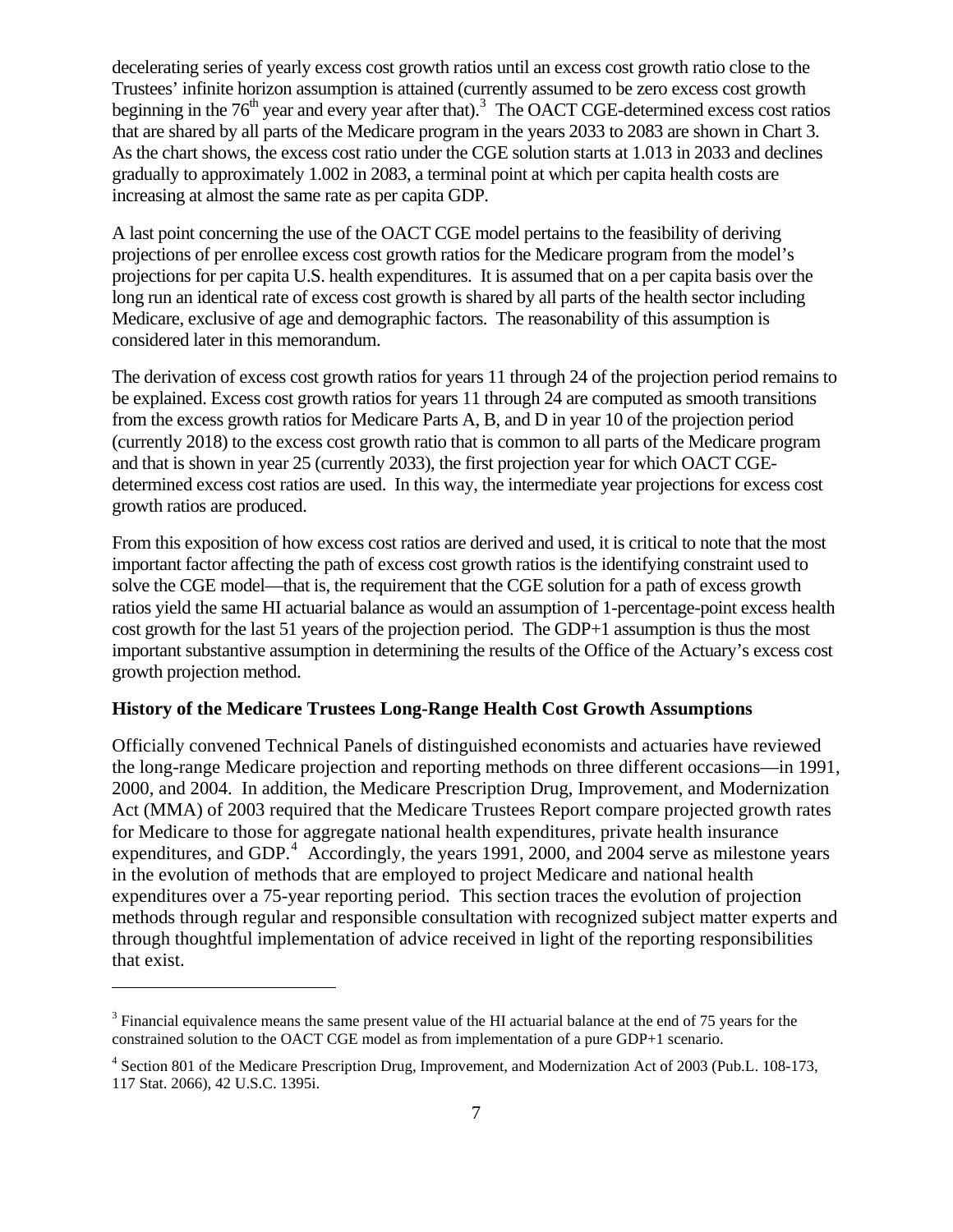#### A. Stage I: Basic Structure of Long-Term Projections

No long-range projections of any kind were made by the Medicare Trustees before 1983. In 1983, the Board of Trustees decided for the first time to report the substantial increase in HI costs that could reasonably be expected for Medicare as a result of demographic changes alone in particular, the retirement and subsequent aging of the post-World War II "baby boom" generation.<sup>[5](#page-7-0)</sup> Since existing research still had little to say concerning the likely long-term path of health care spending as it might be affected by non-demographic factors, it was determined that initial long-term projections would implement a neutral position concerning the effects of such factors. Accordingly, starting in 1983 long-range HI projections were made under the assumption that long-range costs per unit of service would increase at the rate of average hourly earnings. No long-range projections for SMI were reported by the Medicare Trustees until after the 1991 Medicare Technical Review Panel.<sup>[6](#page-7-1)</sup>

The 1991 Medicare Technical Review Panel was the first formally convened body to consider long-range projection methods to be used in the Medicare Trustees Reports.<sup>[7](#page-7-2), [8](#page-7-3)</sup> A fundamental theme of the panel's report is coordination of projection methods for HI and SMI in order to facilitate a combination of the results into a comprehensive understanding of the status of the entire Medicare program. The use of a 75-year projection period was affirmed because, for the average person entering the workforce in any reporting year, this period of time will encompass his/her years as a contributor to the HI fund and as a Medicare beneficiary. The panel thus saw a 75-year reporting horizon as a reasonable period of analysis for evaluating the financial ability of the program to deliver benefits promised to beneficiaries from the inception of their working lives. The panel found the use of short-term projections based on trends that are gradually tapered to meet long-run growth assumptions to be reasonable. The panel cautiously endorsed the long-range assumption that HI payments per unit of service would grow at the same rate as average hourly earnings and expressed similar approval for a long-range assumption that per capita SMI costs would grow at the same rate as per capita GDP. With regard to each long-run assumption, the panel recommended that regular monitoring for continuing plausibility should occur.

The approach to long-range projections described in the report of the 1991 Technical Panel was reflected in succeeding Medicare Trustees Reports up to and including the HI and SMI reports for 2000. Consistent with the recommendation to coordinate the HI and SMI projections, the annual reports from starting in 1994 show 75-year projections of HI and SMI as percentages of GDP. The nature of the long-range assumptions meant that HI and SMI would grow more rapidly as a percentage of GDP in the first 25 years of the projection period than in the last 50 years. In the case of HI, the assumption that increases in per unit of service costs would equal the rate of increase of average hourly income in the last 50 years of the projection period meant that costs would be relatively stable in the long run. Other long-range assumptions related to

<span id="page-7-0"></span> $<sup>5</sup>$  HI refers to Hospital Insurance and is synonymous with Medicare Part A.</sup>

<span id="page-7-1"></span><sup>&</sup>lt;sup>6</sup> SMI refers to Supplementary Medical Insurance, which was synonymous with Medicare Part B until 2004, when separate accounts for Medicare Parts B and D were assigned within the SMI Trust Fund.

<span id="page-7-2"></span> $^7$  Before 2002 there was an annual Trustees Report for HI and another for SMI; since 2002 there has been a single annual Trustees Report that includes all parts of the Medicare program.

<span id="page-7-3"></span><sup>8</sup> *Report on Medicare Projections* by the Health Technical Panel to the 1991 Advisory Council on Social Security (March, 1991: Washington, D.C.).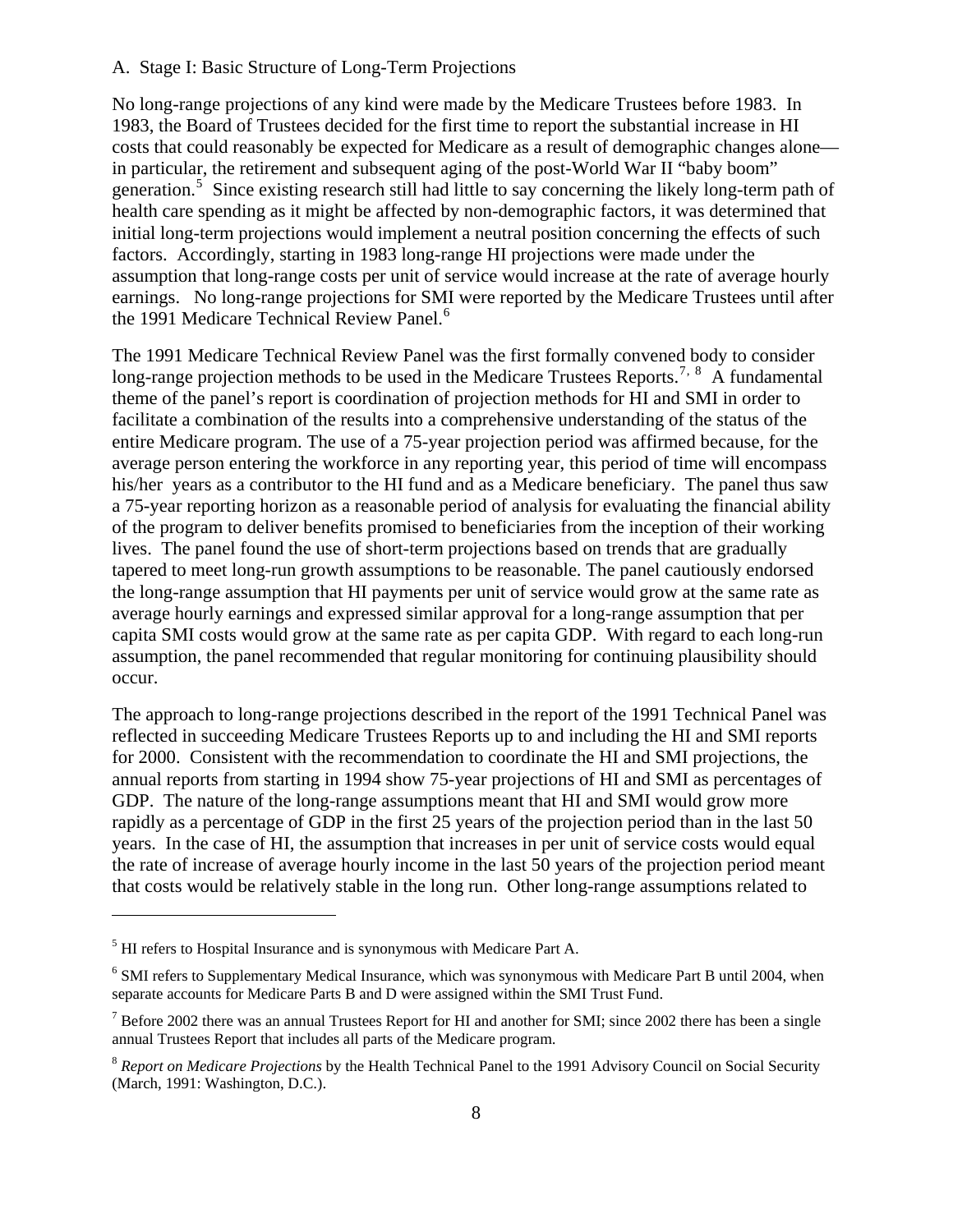demographics and expected changes in admissions per Medicare enrollee still allowed for substantial growth in HI's share of GDP. In the case of SMI, the long-range assumption meant that growth as a share of GDP would largely halt after the first 25 years, except to the degree that changing demographics would continue to boost SMI's share of GDP.<sup>[9](#page-8-0)</sup>

Although the 1991 Technical Panel had not explicitly discussed implementation of an excess cost growth method to model long-range Medicare costs, the elements of the method are discernable in the panel report and in the subsequent reports of the Medicare Trustees. The longrange assumption for SMI was effectually a GDP+0 assumption that was substantially below historic rates of SMI growth, a fact that had prompted the Technical Panel to recommend regular review of the assumption and that evoked regular cautionary commentary in Trustees Reports during the 1992-2000 period. And even though the long-range assumption for the HI growth rate was not directly related to GDP, the idea of connecting HI's growth to that of a macroeconomically important aggregate was present. On these foundations, moving to an explicit excess growth method for long-range projections for all parts of the Medicare program would prove to be a natural next step.

# B. Stage II: Addition of the GDP+1 Projection Method

 $\overline{a}$ 

The 2000 Medicare Technical Review Panel deliberated extensively about the long-term rate of excess cost growth and ultimately recommended an assumption of long-range cost growth equal to 1 percentage point in excess of per capita GDP growth (GDP+1) exclusive of age-gender effects for both HI and SMI. The panel viewed its mission as one of delivering credible and usable assumptions concerning an inherently uncertain issue. The conceptual innovation was in seeing the long-range assumption for both HI and SMI as explicitly a question of the rate of excess cost growth relative to GDP under current law. Within the conceptual framework, the practical task for the panel became a matter of arriving at a consensus for the value to assign to the key projection variable that had been defined.

To achieve a consensus, the experts considered many factors that are thoroughly documented in their written report.<sup>[10](#page-8-1)</sup> Most telling for the panel were long-term time-series expenditure trends when considered in light of causal evidence. Long-term time-series evidence showed that in any multi-year time period examined by the Technical Panel, real per capita health expenditures had never grown at a rate less than 1 percent in excess of real per capita GDP growth. As for determinants of expenditure growth, the panel looked to aggregate and micro-level health economics studies, which pointed to technological change as the primary driver of real growth in health expenditures. The panel report concluded that technological change alone may account for a percentage point of real growth in excess of the rate of real GDP growth.

Also considered by the panel were factors that might in the future slow or accelerate the rate of excess medical expenditure growth through the diffusion of technological change. For example, the spread of managed care in the 1990s was seen as a short-term aberration in a long period of

<span id="page-8-0"></span> $9$  The resulting projection pattern of HI growth versus SMI growth as a share of GDP is illustrated in Table III.B.1 of the *2000 HI Trustees Report*.

<span id="page-8-1"></span><sup>10</sup> *Review of Assumptions and Methods of the Medicare Trustees' Financial Projections* by Technical Review Panel on the Medicare Trustees Reports (Baltimore: 2000) available at: <http://www.cms.hhs.gov/ReportsTrustFunds/downloads/TechnicalPanelReport2000.pdf>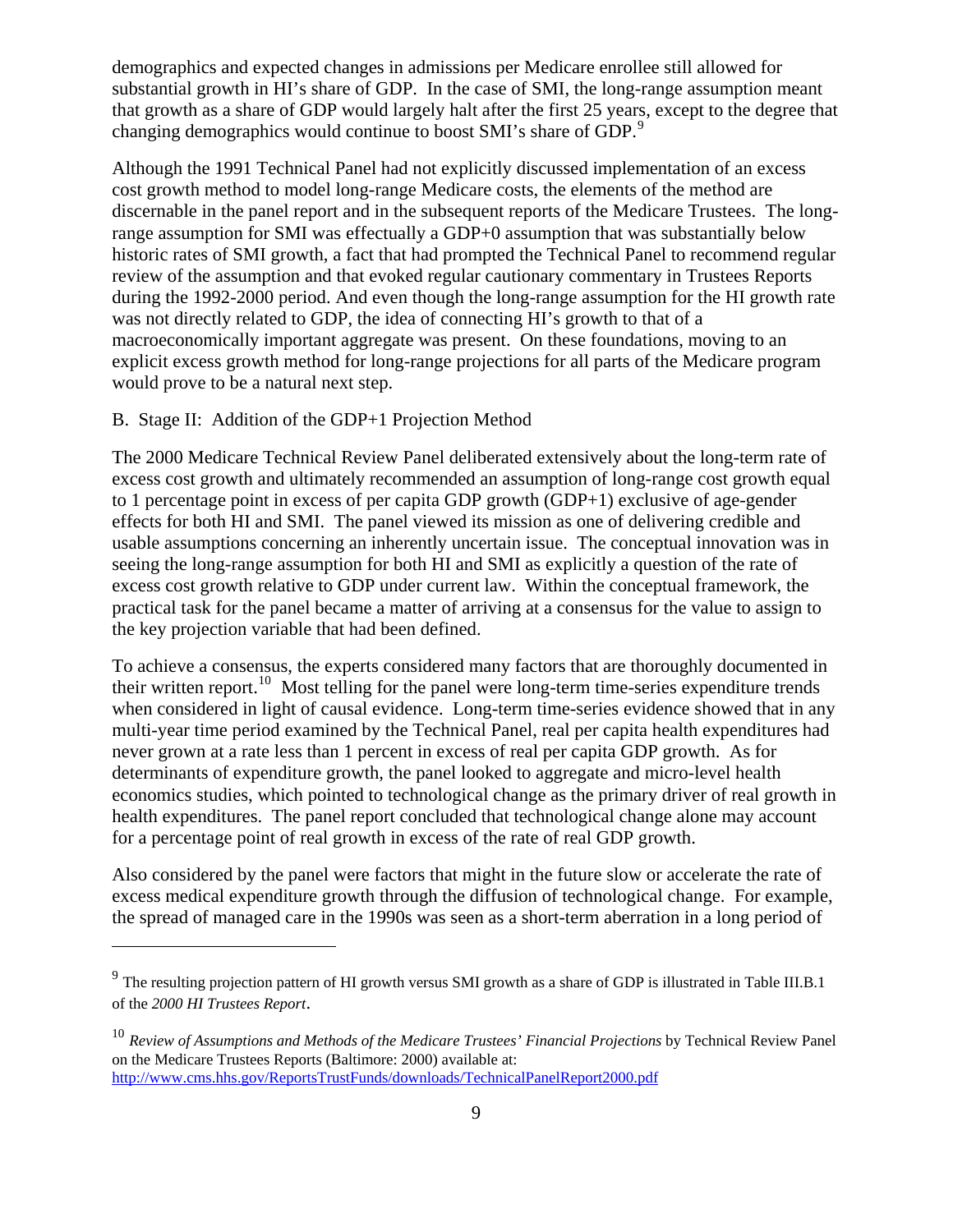excess cost growth relative to GDP growth rates and, thus, as unlikely to have an enduring effect. The experts did not find evidence for a long-term differential among types of payers that would affect their conclusion about the long-term excess growth rate. The panel also noted that other forecasters showed a range of excess growth in health expenditures of between 0.8 to 1.5 percentage points, with most of the studies congregating around a value of 1 percentage point.

Finally, the panel report discusses the sustainability of excess cost growth of 1 percent for the duration of a 75-year projection period. Concerning this issue, the report notes that excess growth of 1 percent per year over 75 years would lead to a health sector of unprecedented size as a share of the economy, but since such a growth pattern would still be consistent with increases in the absolute level of real consumption for non-health expenditure, the panel saw little grounds for expecting consumers as a group to reach some point of satiety concerning health expenditures.

Based upon their thorough review of relevant factors, the 2000 Technical Panel unanimously recommended adoption of a long-term excess cost assumption of a full percentage point of excess growth in per capita HI and SMI costs above the rate of growth of per capita GDP exclusive of age-gender effects. Their recommendation was supported by the Office of the Actuary in its assumption recommendations in the Fall of 2000 to the last Medicare Board of Trustees under the Clinton Administration and was adopted formally by that Board. With the changes in Board membership under the incoming Bush Administration, the Office of the Actuary again recommended the GDP  $+1$  long-range growth assumption, and it was again adopted by the new Board and implemented in the  $2001$  Medicare Trustees Reports.<sup>[11](#page-9-0)</sup> As was to be expected, the change to a more costly long-term assumption had a substantial effect on the reported financial status of the Medicare program. In 2001, the Medicare share of GDP at the end of 75 years was projected at 8.49 percent, as compared with 5.28 percent projected in the 2000 Report. The GDP+1 assumption as applied in the 2001 HI and SMI Trustees Reports was also used in the annual reports issued in 2002, 2003, 2004, and 2005.

# C. Phase III: Refinement of the GDP+1 Projection Method

 $\overline{a}$ 

A new Medicare Technical Panel was convened in 2004; it reviewed and reaffirmed the longterm GDP+1 assumption as implemented by the Office of the Actuary, but also made suggestions for research into long-term projection methods.<sup>[12](#page-9-1)</sup> In addition, the MMA required that the Medicare Trustees compare past and projected Medicare cost growth rates with annual rates of growth in GDP, private health insurance costs, national health expenditures, and other appropriate measures. Together, the changes in statutory reporting requirements and the suggestions of the 2004 Technical Panel provided impetus for refinement of how the GDP+1 assumption is implemented.

<span id="page-9-0"></span> $11$  By law, the members of the Medicare (and Social Security) Board of Trustees are the Secretary of the Treasury, Secretary of Labor, Secretary of Health and Human Services, Commissioner of Social Security, and two members representing the public. Dr. John L. Palmer and Dr. Thomas R. Saving served as Public Trustees on both the 2000 and 2001 Boards of Trustees (as well as subsequent Boards through 2007).

<span id="page-9-1"></span><sup>&</sup>lt;sup>12</sup> *Review of Assumptions and Methods of the Medicare Trustees' Financial Projections* by 2004 Technical Review Panel on the Medicare Trustees Reports (Baltimore: December, 2004) available at: [http://www.aspe.hhs.gov/](http://www.aspe.hhs.gov/health/medpanel/2004/2004_Technical_Review_Panel_on_the_Medicare_Trustees_Report.pdf) [health/medpanel/2004/2004\\_Technical\\_Review\\_Panel\\_on\\_the\\_Medicare\\_Trustees\\_Report.pdf](http://www.aspe.hhs.gov/health/medpanel/2004/2004_Technical_Review_Panel_on_the_Medicare_Trustees_Report.pdf)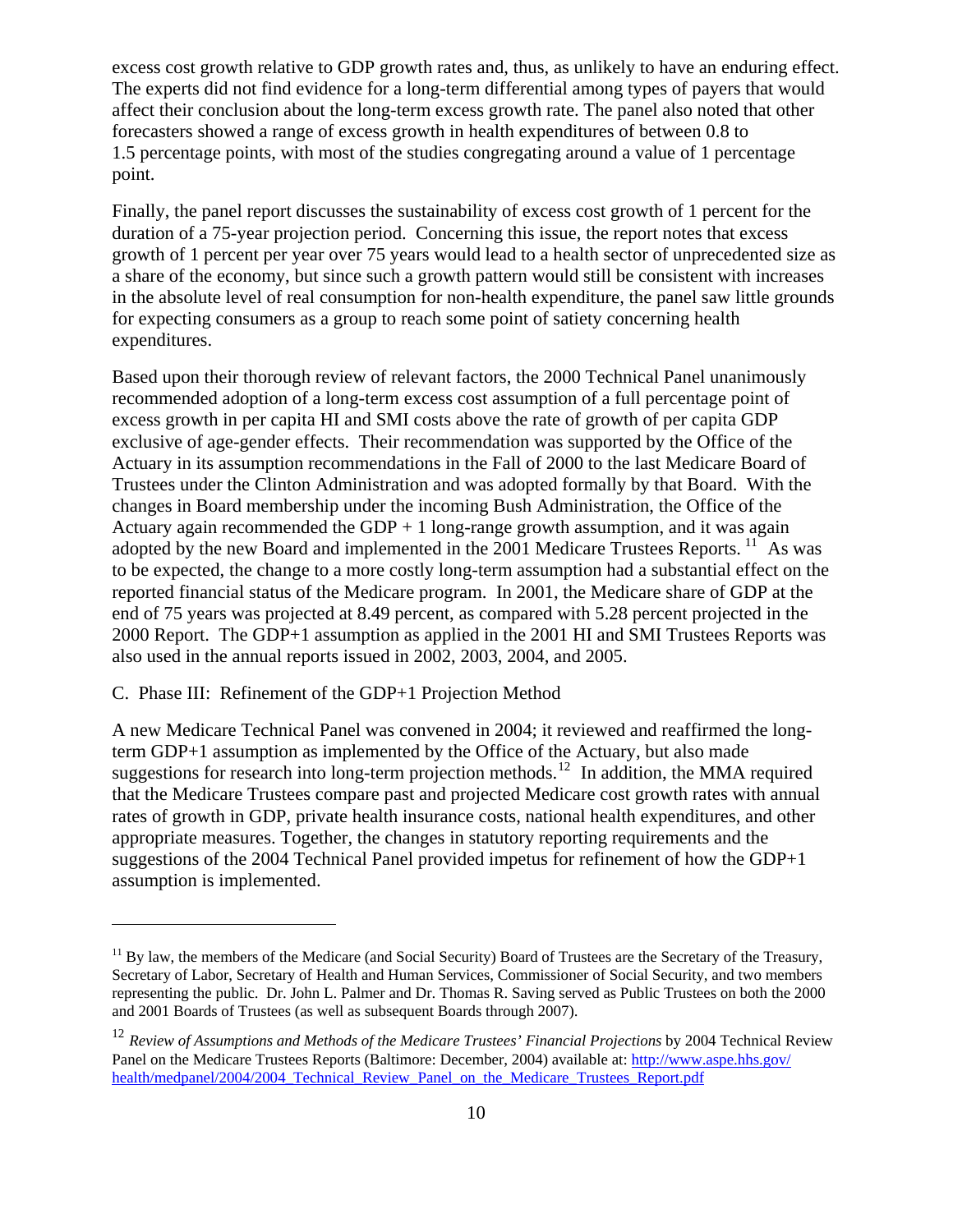The 2004 Technical Panel considered the analysis of excess cost trends that had appeared in the report of the 2000 Technical Panel and found that analysis to be persuasive. The 2004 panel was comfortable with the existing framework and concluded that the existing GDP+1 long-range assumption was "within the range of the reasonable assumptions, given the limits of current knowledge." However, the panel also found future promise in extramural general equilibrium modeling projects already in progress under the supervision and sponsorship of the Office of the Actuary, and accordingly the experts encouraged the pursuit of additional research to build insight into the behavioral dynamics of underlying health expenditure growth.<sup>[13](#page-10-0)</sup>

It was eventually determined that the OACT CGE model then being developed under an extramural contract could be used as a tool for improving the long-range Medicare cost growth assumptions and for complying with new reporting responsibilities. First, since available evidence indicated long-term identity of growth rates across health subsectors (for example, Medicare and private commercial), the output of the OACT CGE model could reasonably be used as a projection tool for both long-term national health expenditures and long-term Medicare expenditures. Moreover, not only could the GDP+1 assumption be used to identify a solution path for the OACT CGE model (that is, one that did not alter the HI actuarial balance), but the resulting solution would also translate the constant rate of excess cost growth into a temporally more plausible, smoothly decelerating series of excess growth ratios converging on the infinite horizon excess growth assumption. Based upon these determinations and following a review by independent health economists convened for this purpose, the OACT CGE model was adopted as a tool in the production of long-term estimates starting with the 2006 Medicare Trustees Report. With the incorporation of the OACT CGE model into the projections, the methods used by the Office of the Actuary to make long-range projections on behalf of the Medicare Trustees attained their present form.

#### **Evaluation of the Long-Range Cost Growth Assumptions**

In previous sections of this memorandum, the long-range projection challenge, the mechanics of setting the long-range cost growth assumptions, and the evolution of the current long-range assumptions have been examined. In this section the reasonability of the key long-range assumptions and the projections that result are discussed. Current efforts toward further improvement of long-range cost growth assumptions are also briefly considered.

A. The Long-Range Assumptions

 $\overline{a}$ 

When the term "excess cost growth" is used by the Office of the Actuary, it is used in a descriptive rather than a normative sense. In other words, the term does not mean that there is anything intrinsically bad or inherently unreasonable with faster growth for the health sector than for the rest of the U.S. economy. But, as explained earlier in this memorandum, long-run historic trends in excess cost growth rates for the health sector are ultimately unsustainable. The appropriate long-range question is therefore how much more excess cost growth is likely to occur under current law within the 75-year reporting horizon.

<span id="page-10-0"></span> $<sup>13</sup>$  The recommendation to explore many possible lines of insight with simple models was reiterated several years</sup> later by members of an informal advisory group of distinguished economists and actuaries convened by the Office of the Actuary in 2007.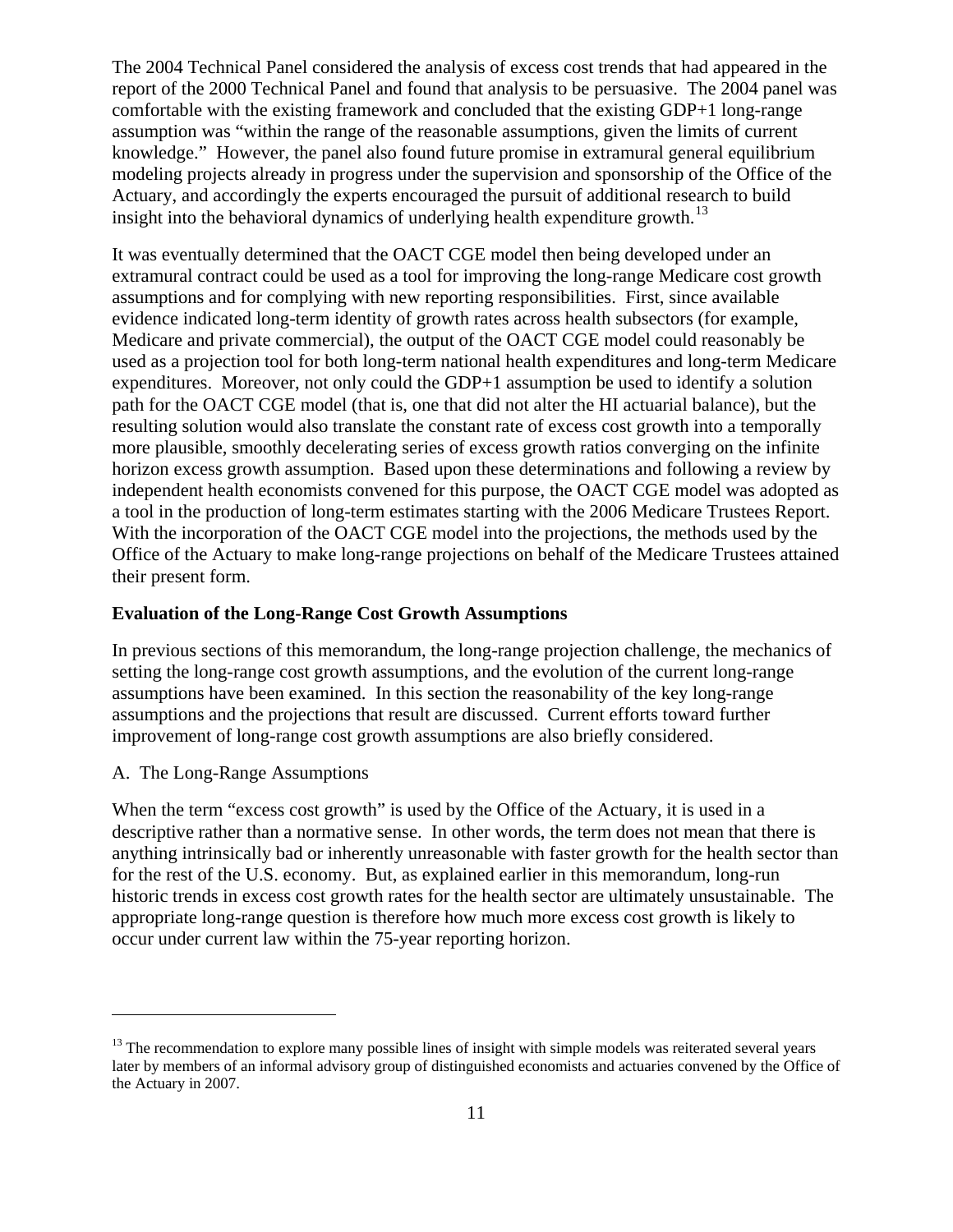From a conventional, current law perspective, there are, of course, institutional and financial constraints on the continuation of excess cost growth, particularly at a rate experienced historically by the Medicare program. According to the 2009 Trustees Report, under existing revenue and benefit provisions, the HI trust fund is projected to be exhausted in the year 2017 under the Trustees' intermediate scenario.

Projecting Medicare expenditures subsequent to the exhaustion of the HI trust fund requires a decision regarding what level of HI expenditures to include. Strictly speaking, if the HI trust fund were actually exhausted, then it could expend amounts only up to the level of ongoing revenues from payroll and other taxes. There is no provision in current law that would permit payment of full benefits under such a scenario.<sup>[14](#page-11-0)</sup> Since the purpose of the Medicare and Social Security Trustees Reports is to evaluate the adequacy of program financing, however, the Trustees have always made projections of (i) the benefits specified under current law (and the associated costs of administering the program) and (ii) the revenues specified under current law. The annual report then compares these two projections to evaluate whether financing is sufficient. Thus, the Trustees' application of current law does not follow a strict interpretation of what would actually happen in the event of trust fund depletion; rather, it compares expenditure and income levels under the implicit assumption that full benefits would be paid.

The current long-range assumption is that there will be a slowdown from historic rates of excess cost growth if there are no changes in the Medicare benefits promised under current law. But the Technical Review Panels have provided little analysis of specific mechanisms that might cause a slowdown of excess cost growth. The 2000 Technical Review Panel attributed some costrestraining impact to Medicare Prospective Payment Systems (PPS), though the impact envisioned appears to be relatively small and in need of empirical documentation. The 2000 Technical Panel was also impressed by evidence that an excess cost growth rate of 1 percent (GDP+1) would still be consistent with maintaining some positive real growth in an absolute sense in other sectors of the economy. Maintenance of positive real growth in per capita nonhealth expenditures might therefore be interpreted as defining an outer limit on social willingness to pay for additional health care. However, the existing Medicare program contains numerous features by which consumer preferences for slower expansion in health care could eventually reduce the rate of excess cost growth in line with the expectations of the Technical Review Panels.

By way of illustration, consider the potential effects of cost-sharing provisions of current law Medicare, which are more substantial and more extensive than is often recognized. At present, large numbers of Medicare beneficiaries are insured against point-of-service cost-sharing obligations through supplemental private insurance programs paid for by the beneficiaries themselves or by their former employers. As the costs of comprehensive supplemental coverage rise relative to the growth of personal income and business income, the comprehensiveness and the prevalence of such coverage are likely to diminish and point-of-service cost sharing faced by Medicare beneficiaries is likely to become more frequent and more burdensome. Accordingly, as time passes, beneficiaries may choose more frequently not to seek health care perceived by them to be of limited marginal value or to decline health care offered by providers.

<span id="page-11-0"></span> $14$  In practice, Congress has never allowed the HI trust fund to be exhausted, and it is likely that action would be forthcoming to prevent exhaustion at a future date.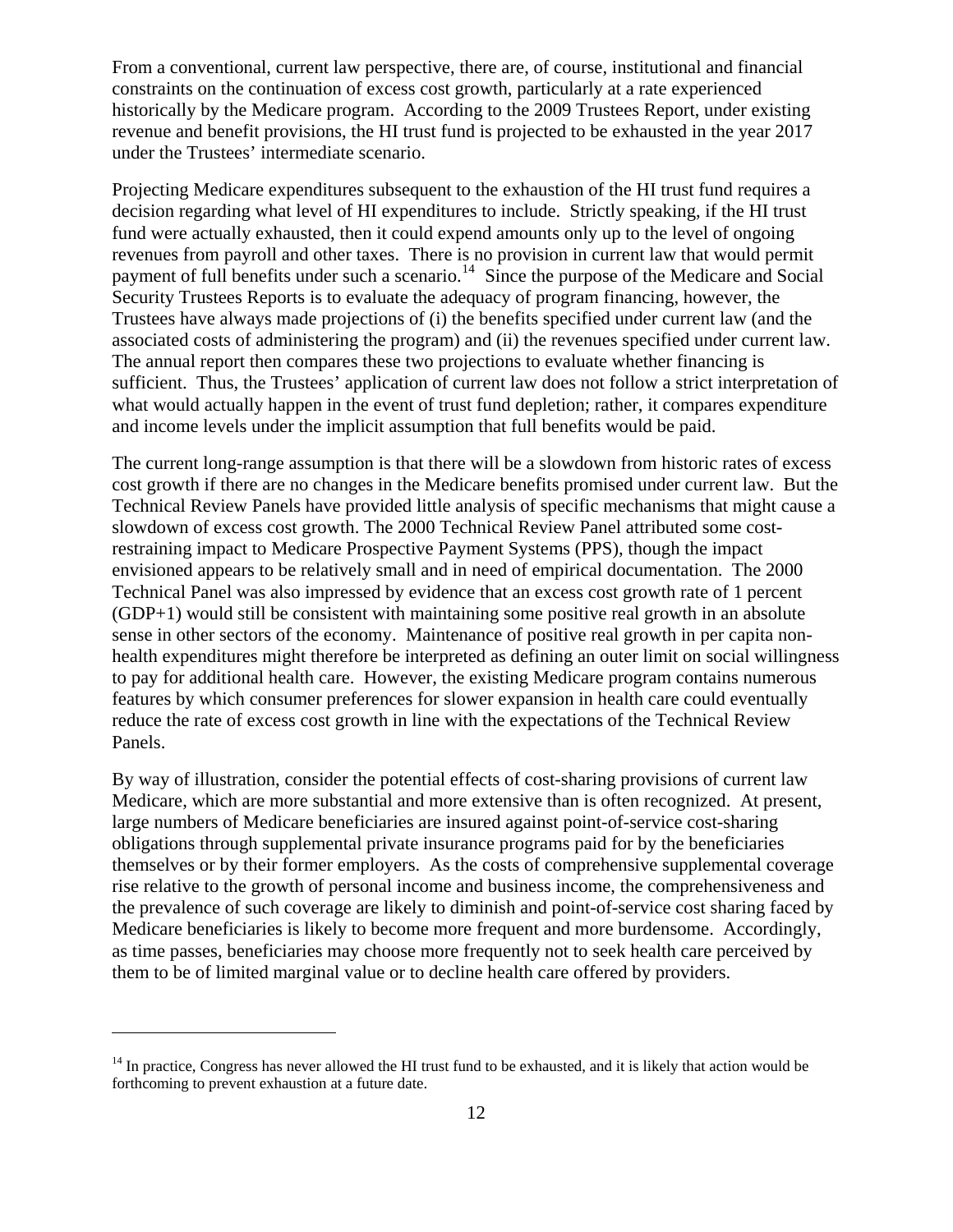That cost sharing can have substantial effects on demand for health care is an established proposition. The results of the well-known RAND Health Insurance Experiment persuasively confirm that substantial effects on demand for health care arise from point-of-service cost obligations borne by patients.[15](#page-12-0) Moreover, an important recent study indicates that the scope of insurance coverage is likely to have had an even greater effect on health sector size than could be identified by the study design used in the original RAND Health Insurance Experiment.<sup>[16](#page-12-1)</sup> Further consumption-side brakes on Medicare as excess costs accumulate might include decisions not to enroll in Medicare Part B or Part D.<sup>[17](#page-12-2)</sup> Such individuals would face even more substantial point-of-service obligations that would have significant effects on their access to health care.

The Office of the Actuary is aware that even now the share of national health expenditures paid by point-of-service cost sharing continues a long secular decline, a phenomenon driven most recently by the spread of public and private pharmaceutical coverage plans. But the reasonable expectation is that the trend away from point-of-service cost sharing borne by patients will reverse as the economic burden of health spending growth continues to mount and the costs of health care increasingly collide with competing preferences for a level of non-health expenditure that is also still rising. Coupled with similar cost-sharing trends among the private commercially insured population, cost sharing at point-of-service in Medicare is expected by the Office of the Actuary to contribute significantly to a slowdown in excess cost growth in the entire health care sector.

Cost-saving spillovers into Medicare from private sector initiatives that are focused on rationalization of treatment around best practices are another foreseeable brake on excess cost growth. The theory is that, as efficient methods of care become more widely diffused throughout the health sector, such methods would be applied by health care practitioners to patients, regardless of insurance plan. It is also possible that Medicare itself could contribute to this kind of progress, resulting in cost savings that would benefit of private health plans financially.

These examples of natural brakes are expected to result in a slowdown of excess cost growth to an average rate of GDP+1 even in the face of some foreseeable cost-increasing effects. For example, persons who do not have or who choose to forgo a private supplemental Medicare insurance policy may obtain extra coverage by enrolling in a Medicare Part C managed care type of health plan, whose government-paid premiums (at least currently) often exceed average per enrollee fee-for-service Medicare costs. To the degree that pharmaceutical coverage sponsored by former employers of Medicare beneficiaries becomes less available or less comprehensive, enrollment in the Medicare Part D plans may also grow, increasing total Medicare outlays. Also, if a disenrollment trend emerged for Part B or Part D, it might be mitigated by payments by States of premiums on behalf of dual eligibles—that is, Medicare beneficiaries who are also eligible for Medicaid.

<span id="page-12-0"></span><sup>&</sup>lt;sup>15</sup>W.G. Manning, J.P. Newhouse, N. Duan et. al., "Health Insurance and the Demand for Medical Care: Evidence from a Randomized Experiment," *American Economic Review***,** Volume 77(3), pages 251-277 (1987).

<span id="page-12-1"></span><sup>&</sup>lt;sup>16</sup> Amy Finkelstein, "The Aggregate Effects of Health Insurance: Evidence from the Introduction of Medicare," *Quarterly Journal of Economics,* Volume 122(1), pages 1-37 (2007).

<span id="page-12-2"></span><sup>17</sup> See Figure III.C1, *2009 Trustees Report***,** at page 86 available at:<http://www.cms.hhs.gov/ReportsTrustFunds/>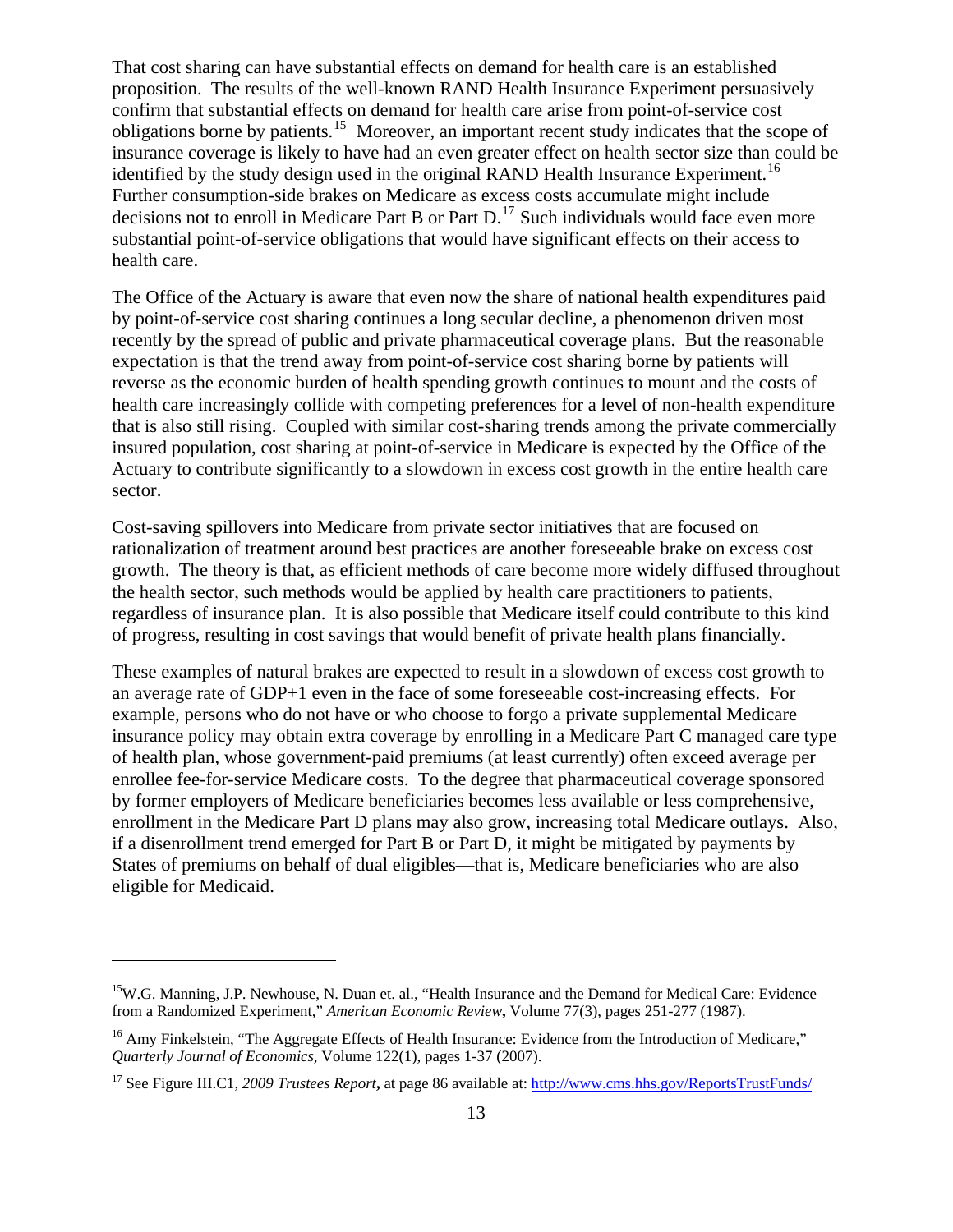While there are natural brakes in the current Medicare system that are likely to slow excess cost growth, the "out-of-sample" nature of the health expenditure projection problem makes it especially difficult to project the magnitude and speed of a slowdown in the rate of excess cost growth. Given the current state of knowledge and the recommendations of distinguished panels of technical experts, the Office of the Actuary is satisfied that the GDP+1 assumption of a longrange average cost growth rate that is now used to constrain the solution of the CGE macroeconomic model is plausible, reasonable, and consistent with benefits promised under current law.

It is also reasonable to expect that the factors acting to slow future cost growth would develop gradually. The OACT CGE model, therefore, provides a useful tool for redistributing projected excess growth rates along a more plausible, smoothly decelerating path that is initially above the GDP+1 excess growth rate, converges towards GDP+0 at the end of the 75-year horizon, and has financial results substantially equivalent to a pure GDP+1 scenario. It should be noted that the constrained solution of the model leads to a projection of health sector shares in the  $75<sup>th</sup>$  year that is several (3.5) percentage points smaller than would follow from implementation of a pure GDP+1 scenario. However, the gains in behavioral coherence and consistency for the long-term projections are judged by the Office of the Actuary and its consulting experts to make the use of the OACT CGE model appropriate.

Finally, there is the assumption that the excess growth rate for Medicare and for the health sector in its entirety is similar for the last 51 years of the long-run projection timeframe. The Office of the Actuary has closely reviewed the literature comparing private health insurance cost growth rates with Medicare.<sup>[18](#page-13-0)</sup> Updated data show that on a per enrollee basis for comparable services, private health insurance spending has grown faster than Medicare spending by an average of 1.2 percentage points per year from 1970 to 2007. However, during this period private health insurance has paid for an increasing percentage of the health costs of the persons it covers, has expanded benefits to a larger degree, and experienced a larger increase in the average age of its covered population than Medicare has. Once these caveats are considered, private health insurance spending still grew faster than Medicare spending from 1970 to 2007, but the average annual difference in growth rates is smaller. For future years, the Office of the Actuary continues to be unpersuaded that there is an adequate basis for projecting a significant, sustained divergence in cost growth rates between Medicare and the U.S. health sector as a whole. In particular, under current law there is the prospect of long-term cost-sharing effects in both Medicare and the private health insurance sector; these effects would make an effort to forecast systematically different long-term excess growth rates for the two sectors a highly uncertain exercise. The Office of the Actuary continues to be satisfied that for the purpose of current longrange projections, the rates of per capita cost increase in Medicare and in the rest of the health sector are best modeled as being the same.

<span id="page-13-0"></span><sup>&</sup>lt;sup>18</sup> Cristina Boccuti and Marilyn Moon, " Comparing Medicare and Private Insurers: Growth Rates in Spending Over Three Decades," *Health Affairs*, Volume 22(2), pages 230-237 (2003); Joseph Antos, "The Role of Market Competition in Strengthening Medicare," *Testimony Before The Senate Special Committee on Aging*, May 6, 2003; Joint Economic Committee, "Health Insurance Spending — How Does Medicare Compare?" *Economic Policy Research*, June 10, 2003.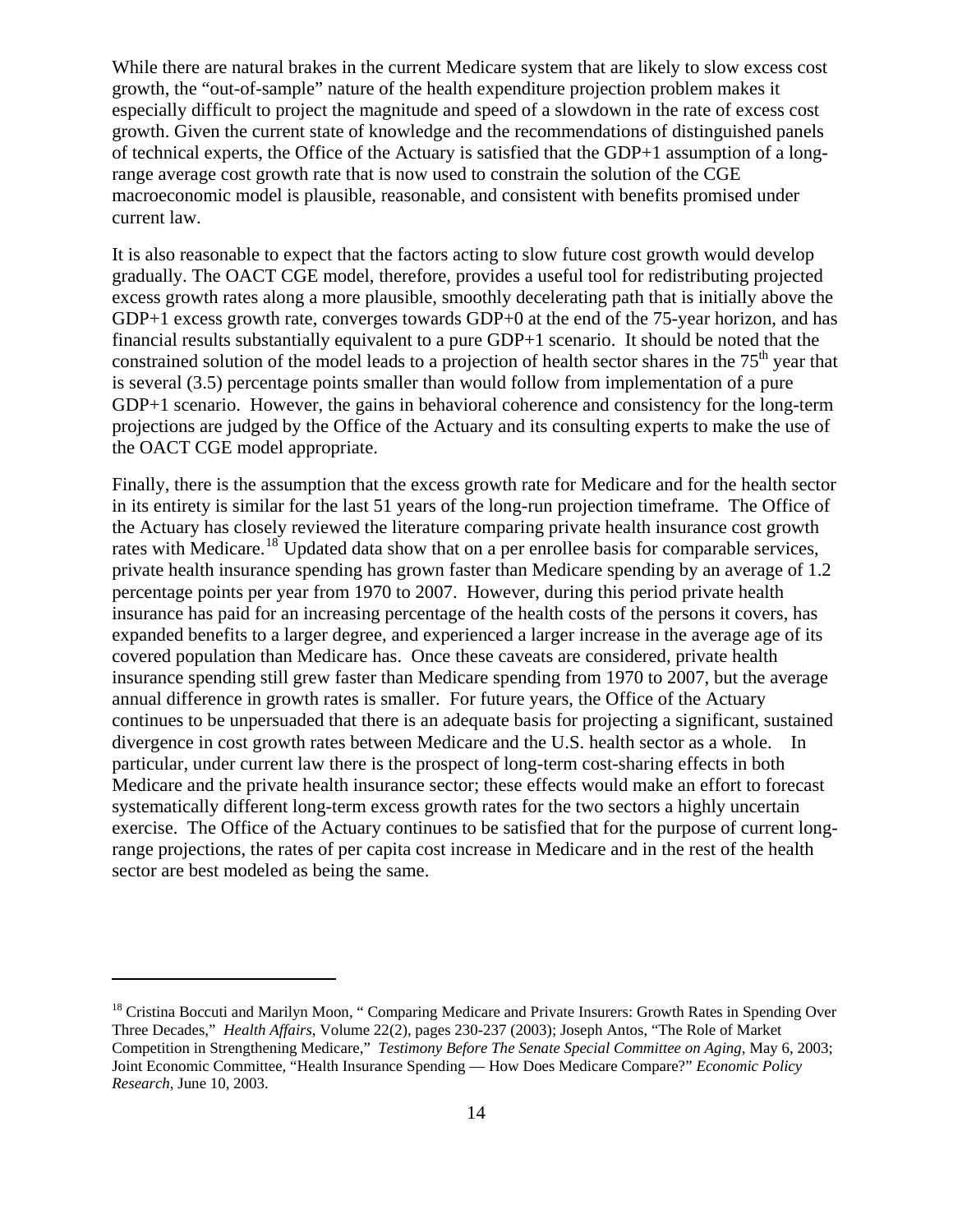## B. Reasonability of 75-Year Long-Range Projections

The long-range assumptions about excess cost growth (implicitly assuming also the absence of government revenue constraints) largely determine the magnitudes of resulting projections. Even if the long-range assumptions are believed to be within the range of the reasonable, it is fair to consider the degree to which the outputs of the projection model are reasonable and credible.

The current excess cost growth assumption produces a Medicare share of the economy that is projected to increase from a 3.19 percent share of GDP in 2007 to 11.36 percent in 2083 and a health sector share of GDP that is expected to increase from 16.23 percent in 2007 to more than a 40 percent share of GDP in 2083 (Charts 4 and 5). Such magnitudes have no historical precedent and are even more astonishing when it is considered that these increased economic shares would be from an economy that, in real terms, is projected to be at least twice the size that it is today.



**Chart 4 - National Health Expenditures (NHE) as a Percentage Share of GDP 1970-2083** 

Source: Centers for Medicare & Medicaid Services, Office of the Actuary. NOTE: Historical data are used before 2008 and projections from 2008 forward.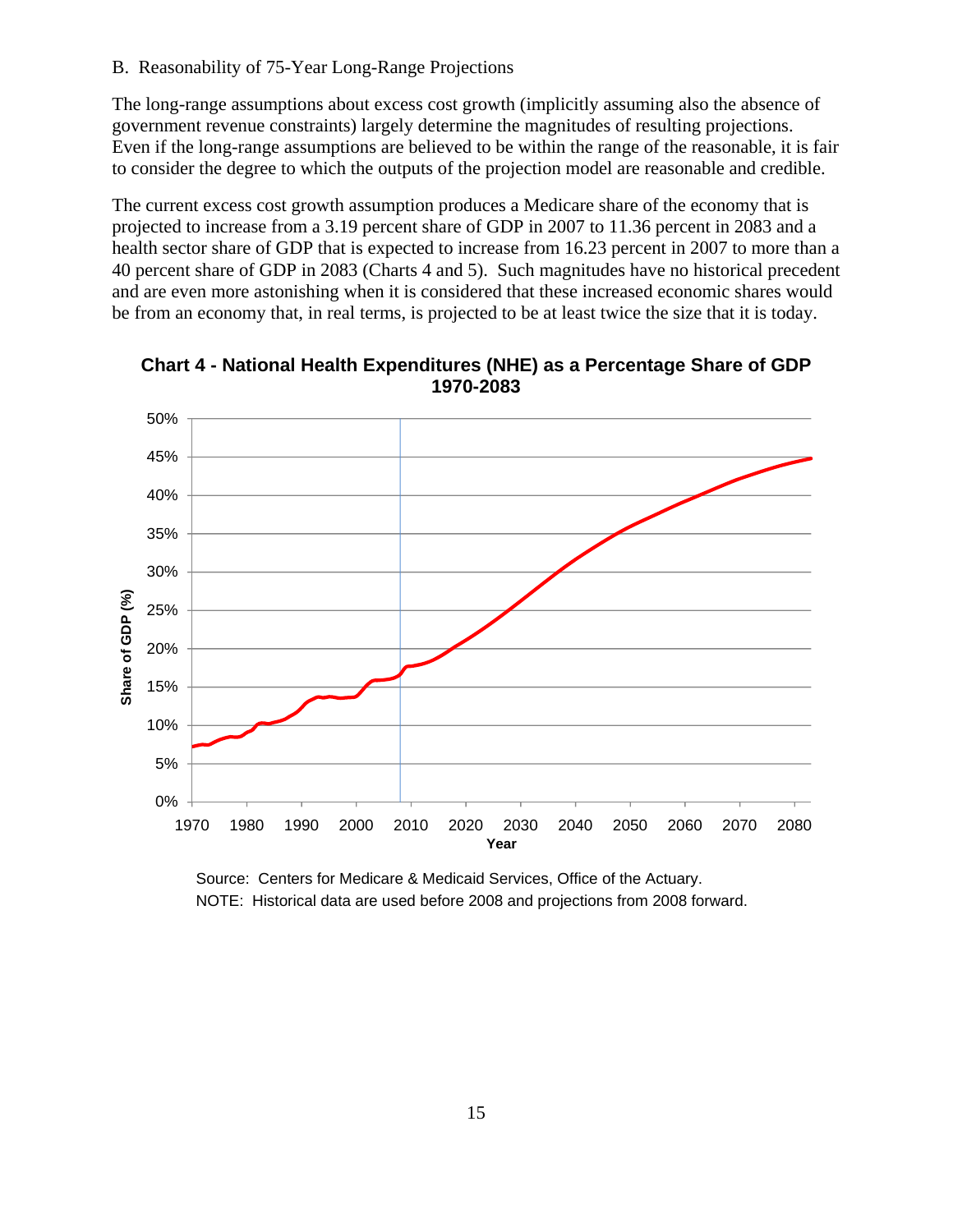# **Chart 5 - Medicare as a Percentage Share of Gross Domestic Product (GDP) and as a Percentage Share of National Health Expenditures (NHE) 1970-2083**



NOTE: For Medicare share of GDP historical data are used before 2009 and projections from 2009 forward. For Medicare share of NHE, historical data are used before 2008 and projections from 2008 forward.

It is fair to question, as some researchers have, whether a GDP+1 state of the world would be macroeconomically sustainable to the end of the  $75$ -year projection horizon.<sup>[19](#page-15-0)</sup> It is true that when GDP+1 scenarios have been run by the INFORUM group at the University of Maryland with their detailed, bottom-up macroeconomic model (Long-Run Interindustry Forecasting Tool, or LIFT), maintenance of current law benefit-level arrangements has been found sustainable within the parameterized sphere of the model in the sense that some real growth in the non-health sectors of the economy would still be feasible.<sup>[20](#page-15-1)</sup> But that analysis, consistent with a benefitspromised view of current law, also purposely ignored feedback effects on investment, interest rates, and labor supply of tax rates and government debt levels needed to finance Medicare and

<span id="page-15-0"></span><sup>19</sup> Glenn Follette and Louise Sheiner, "The Sustainability of Health Spending Growth," *National Tax Journal*, Volume 58, pages 391-408 (2005).

<span id="page-15-1"></span><sup>&</sup>lt;sup>20</sup> Mark Freeland, Greg Won, Stephen Heffler, and Margaret McCarthy, "Issues on the Sustainability of Long-Term Health Spending Projections," Paper delivered at 2002 SGE/ASSA/AEA Conference session on "Long-Term Projections of Health Care and Medicare Costs."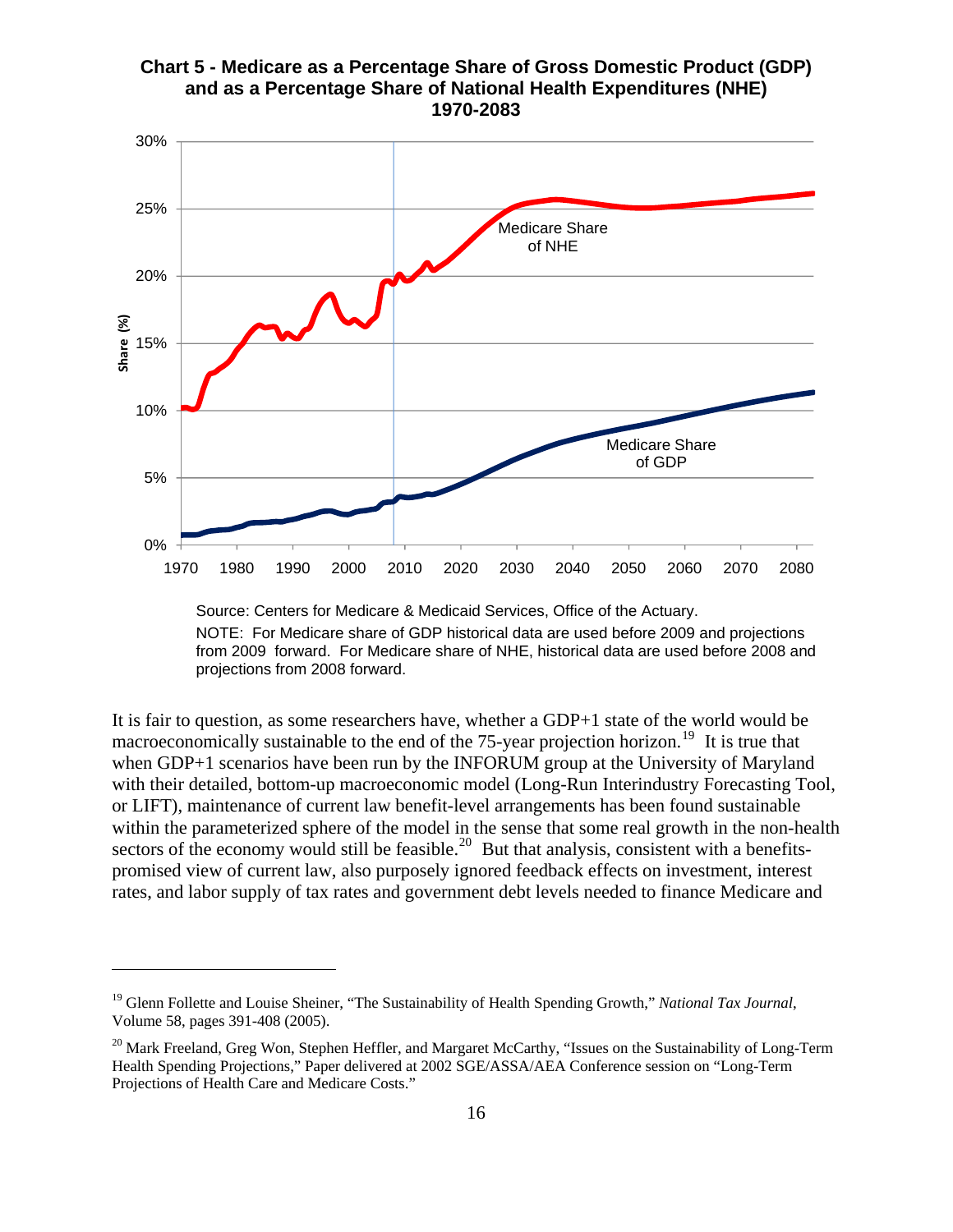Medicaid in a GDP+1 world.<sup>[21](#page-16-0)</sup> The more significant that those macroeconomic effects are, the more likely a slowdown in excess cost growth even below GDP+1. Distributional issues are also likely to emerge, even under a GDP+1 state of the world, as Medicare Part B premiums and cost sharing start to consume 50 percent or more of monthly Social Security benefits for some beneficiaries.<sup>[22](#page-16-1)</sup> In the final analysis, though, these issues go to the ultimate sustainability of current law Medicare benefits, and to the degree that they could lead to a slowdown below GDP+1, they would perhaps involve consideration of policy changes from which no part of the existing current law institutional structure would be exempt.

It must also be remembered that the Office of the Actuary's long-range projection process does not explicitly include many of variables that might affect the trajectory of expenditure growth in the health sector and in Medicare. To the degree that such variables affect expenditure levels, they do so through the judgments of the experts who helped to formulate and validate the current GDP+1 assumption, which is best seen as an informed summary of expectations concerning the net effects of all relevant variables. As with any uncertain measure of central tendency, movement around an average long-term trend of GDP+1 must be assumed to be present.

An important source of uncertainty is how quickly consumers will respond to the increased costs that they eventually must confront for insurance coverage and for copayments at points of service. If such responses emerge in the near term, then the current assumption may in retrospect be found to have been too high; if they unfold in the more distant future, then the current assumption may be found to have been too low. The same kind of uncertainty exists regarding the effects of other conceivable natural brakes on health expenditure growth under current law.

Actual long-range Medicare costs are virtually certain to differ from current projections and, as this consideration of sources of variability would suggest, perhaps to a very significant degree. Such variation, however, is unlikely to be sufficient to alter the conclusion that the Medicare program faces serious and enduring fiscal challenges that will become worse the longer that it continues under the institutional arrangements in current law.

## C. Improvement of the OACT Long-Range Assumptions

 $\overline{a}$ 

The 2000 and 2004 Medicare Technical Panels and the Office of the Actuary's Advisory Group that met in 2007 recommended the development of models informed by specific behavioral theories. Ideally, testable behavioral models could provide more detailed insight into the mechanisms for the deceleration of expenditure growth and a better sense of the timing. However, the estimates of such models have thus far not provided an adequate basis for drawing clear and persuasive conclusions about the future. The Office of the Actuary continues to work both internally and with external researchers to develop models that will provide deeper understanding of the behavioral mechanisms by which health expenditure patterns will change.

Consistent with the expectation expressed in the March 25, 2008 memorandum about long-range excess cost growth assumptions, the Office of the Actuary took final delivery in 2008 of a large macroeconomic model that had been under construction for many years by an external

<span id="page-16-0"></span> $21$  When such factors were reflected in LIFT model runs, the macroeconomic impacts of tax increases and increased federal borrowing resulted in long-range economic growth that was substantially slower than assumed in the Trustees Reports.

<span id="page-16-1"></span><sup>22</sup> See Figure III.C1, *2009 Trustees Report***,** at page 86 available at:<http://www.cms.hhs.gov/ReportsTrustFunds/>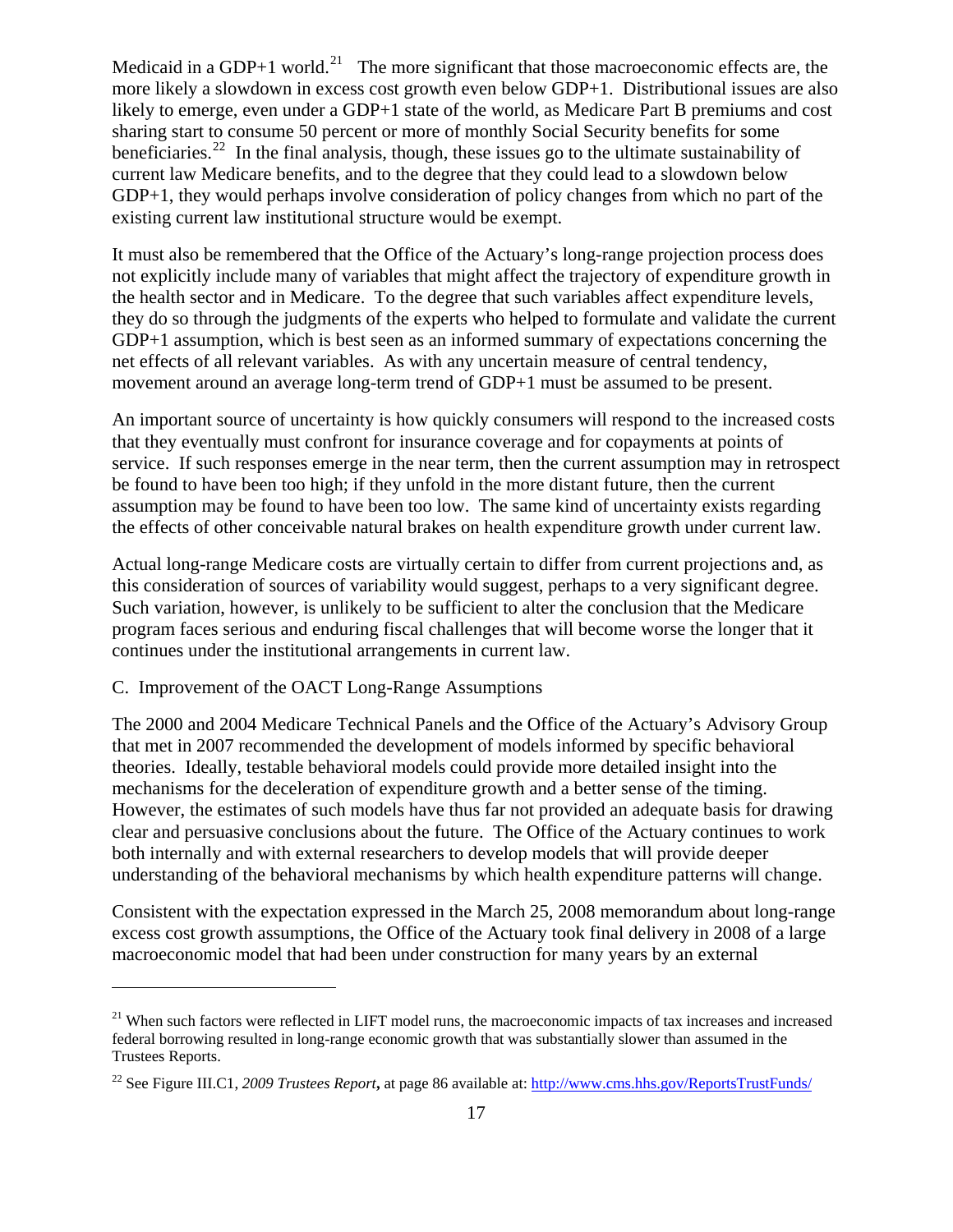contractor. Project results to date have not led to any modification of the existing long-range projection assumptions or methods.

Three other external research efforts, one of long-standing and two that began last year, will continue in 2009. For LIFT, analysis will be expanded to more fully analyze alternative scenarios under various economic and health-related assumptions. One of the new research contracts aims to advance understanding of the potential relevance of modern time series and other econometric methods to long-range projection of health expenditures. The other new contract is directed at evaluating prospects for cost spillovers between Medicare and other parts of the health sector such as private health insurance, particularly spillovers that could conceivably affect the rate of long-range excess cost growth.

The Office of the Actuary continues work on developing a capability for modeling the longrange effect of current law cost-sharing provisions on the level of medical utilization of Medicare beneficiaries. A prototype Cost Sharing Cost Growth model (CSCG) was received from an external contractor in September 2008. The purpose of the CSCG model is to investigate the long-term effects of different assumptions about the out-of-pocket price sensitivity of beneficiaries who have different levels of supplemental insurance and their propensity to transition into insurance categories associated with lower per capita levels of medical consumption and higher personal out-of-pocket obligations. Internal work to develop and refine the model is focused on implementing appropriate age-gender calibrations to assure age-gender neutral measurement of cost growth, evaluating the reasonability of assumptions and formulas needed to parameterize the model, and devising methods for decomposing the degree to which different factors (for example, insurance transitions or beneficiary point-of-service price sensitivity) contribute to the model's reported aggregate excess cost growth rate. OACT expects to refine the CSCG model this year with the hope of using results in evaluating the reasonableness of the current long-range assumptions.

In 2009, the Office of the Actuary will also expend internal and external effort toward the development of a long-range health expenditures projection interface. The goal is to develop a user-friendly tool for considering alternative excess cost growth scenarios for national health expenditures and to synthesize results from our ongoing research efforts.

The research that is in progress is expected to contribute to improved understanding of long-term health expenditure trends that the Office of the Actuary hopes will result in refinements of key model assumptions and in the modalities for presentation of long-range projection results.

# **Conclusion**

The Medicare Trustees have statutory responsibility to report on the long-term solvency of the Medicare program in the context of broader growth trends in the U.S. health sector. To discharge this responsibility, projections must be made of long-term health expenditures. The long-range projections are driven fundamentally by an assumption about the rate of excess health expenditure growth: namely, that over the last 51 years of the 75-year projection period, health expenditures will continue to grow at an average rate of 1 percentage point in excess of the rate of GDP growth. This assumption is used to constrain a solution of the OACT CGE model so as to obtain a financially equivalent, smoothly decelerating series of excess cost growth ratios. Projected excess cost ratios can then be used to project health sector shares and Medicare expenditures to the  $75<sup>th</sup>$  year of the long-term projection horizon.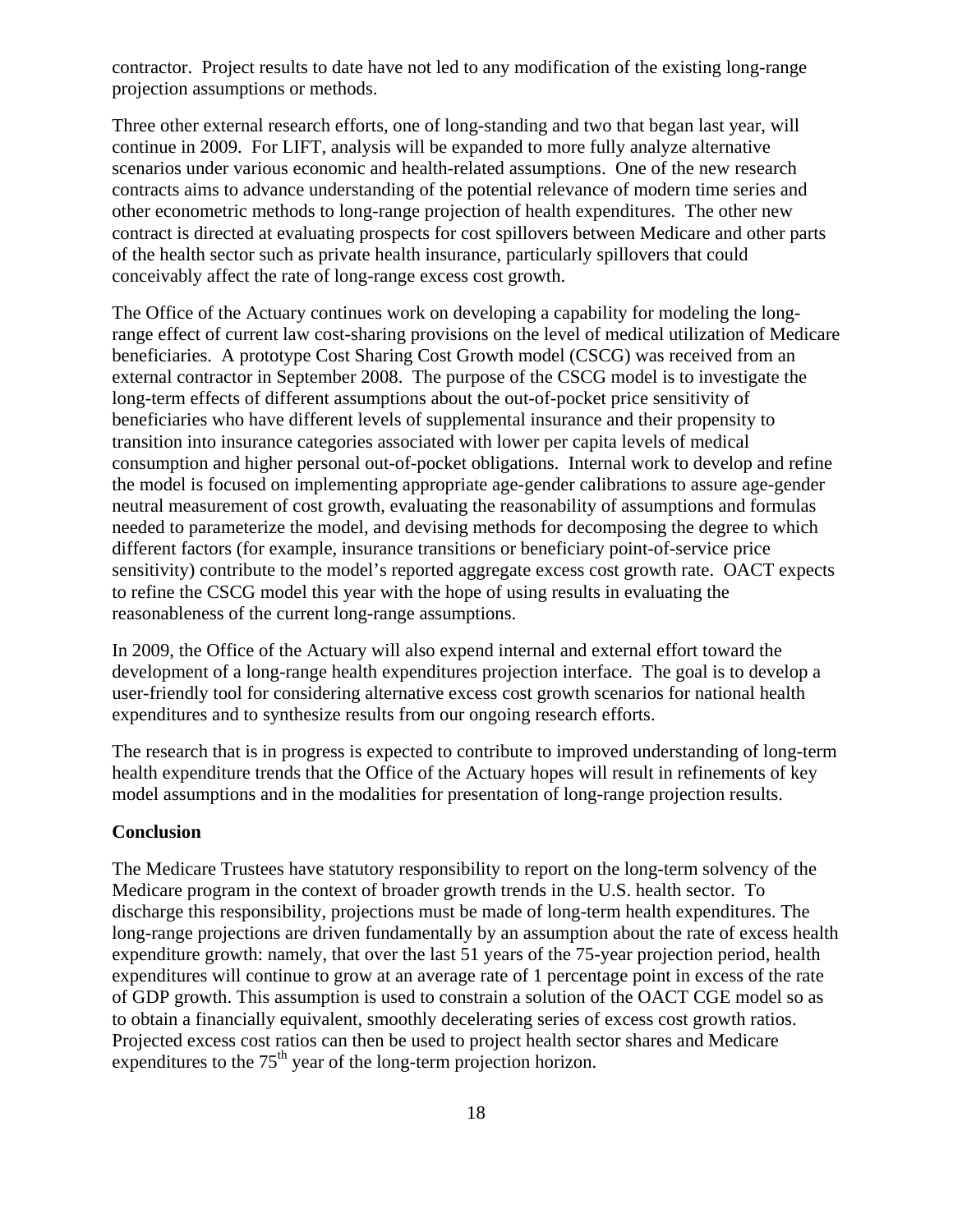The long-range cost growth assumptions have evolved through regular processes of expert review, and improvements, refinements, and alternative approaches to the projection method continue to be considered. In their present form, the long-range assumptions lead to current law projections of health expenditures that provide a sound basis for evaluating long-range fiscal challenges for the Medicare program.